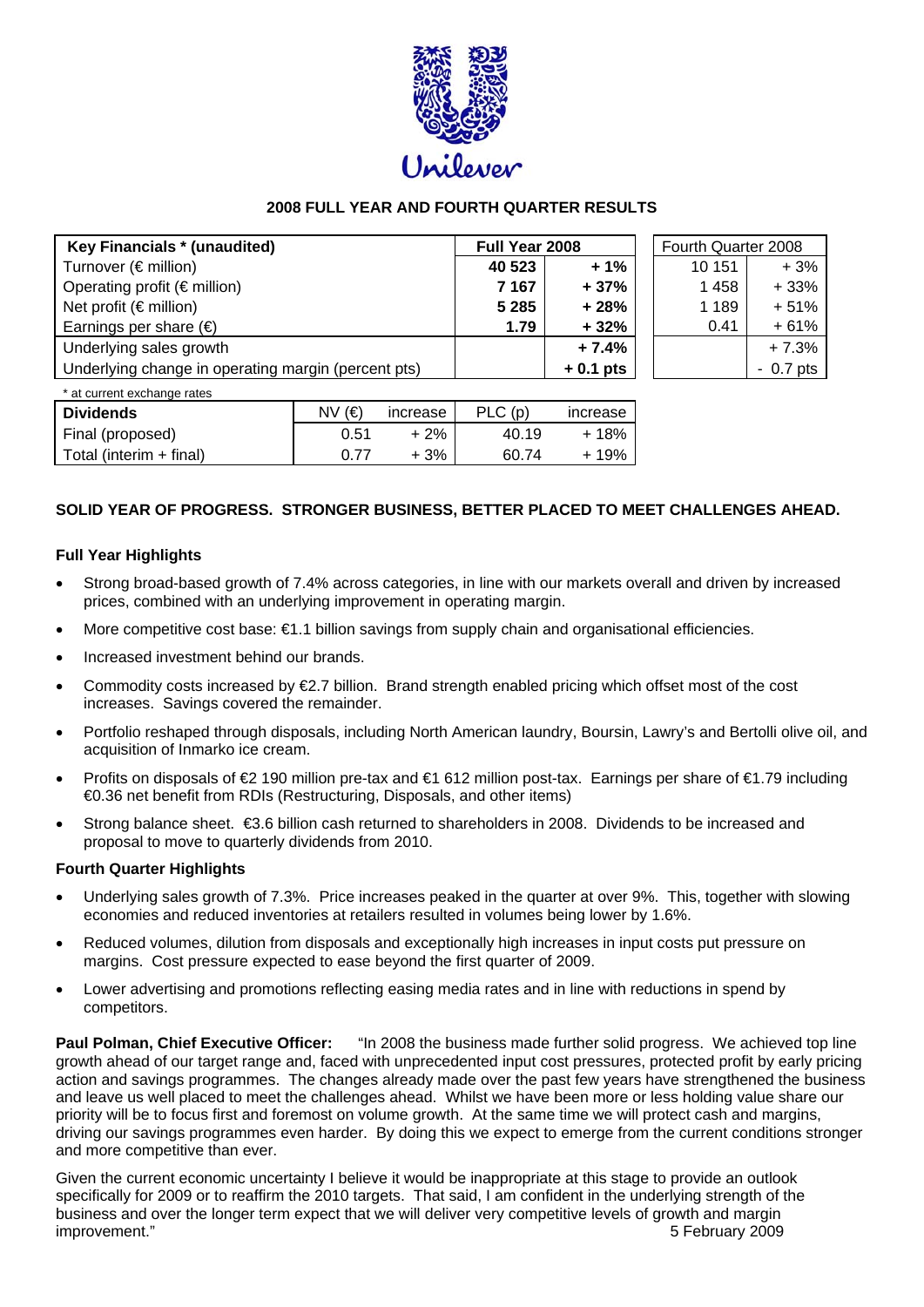

 measure progress against our longer-term value creation goals. We may also discuss net debt, for which we provide an analysis in the notes to In the following commentary we report underlying sales growth (abbreviated to 'USG' or 'growth') at constant exchange rates, excluding the effects of acquisitions and disposals. Turnover includes the impact of exchange rates, acquisitions and disposals. Unilever uses 'constant rate' and 'underlying' measures primarily for internal performance analysis and targeting purposes. We also comment on trends in operating margins before RDIs (restructuring, disposals, and other one-off items) and use the movements in Ungeared Free Cash Flow and Return On Invested Capital to the financial statements. Unilever believes that such measures provide additional information for shareholders on underlying business performance trends. Such measures are not defined under IFRS and are not intended to be a substitute for GAAP measures of turnover, operating margin, profit, EPS and cash flow. Please refer also to note 2 to the financial statements. Further information about certain of these measures is available on our website at www.unilever.com/investorrelations

#### **1 FINANCIAL PERFORMANCE**

# **Full Year**

Underlying sales growth of 7.4% was partly offset by movements in exchange rates (4.8%) and the net impact of disposals and acquisitions (1.4%). Including these effects, turnover was €40 523 million for the full year, increasing by 0.8%.

Operating profit increased by €1 922 million to €7 167 million, including a higher level of profits on business disposals. These generated a pre-tax profit of  $\epsilon$  190 million in 2008, compared with  $\epsilon$  297 million in 2007. Before the impact of RDIs (Restructuring, Disposals, and other one-off items), operating profit grew by 1% at current exchange rates, or 6% at constant exchange rates, and there was an underlying improvement in operating margin of 0.1 percentage points.

During the year we increased investment behind our brands and have now raised our annual spending on advertising and promotions by €1 billion over the past four years as well as benefiting from our media efficiency programmes. With the effect of the much higher selling prices, the ratio of advertising and promotions to turnover was 0.7 points lower than last year.

from RDI's. Net profit was 28% higher than last year, boosted by the profits on disposals. Earnings per share were €1.79, including a net gain of €0.36 from RDI's. This compared with €1.35 last year, which included a net loss of € 0.07

Net cash flow from operations at €3.9 billion was in line with last year. Total cash returns to shareholders in the year were €3.6 billion, made up of €2.1 billion of dividends and €1.5 billion of share buy-backs.

# **Fourth Quarter**

In the fourth quarter underlying sales growth was 7.3% and turnover increased by 2.6%.

Operating profit increased by €361 million, with a higher level of profits on business disposals including the Bertolli and Komili olive oil businesses and plantations in Côte D'Ivoire. Before the impact of RDIs, there was an underlying reduction in operating margin of 0.7 percentage points. This reflected a combination of continued very large increases in input costs exacerbated by adverse currency movements, the effect of lower volumes and the impact of disposals which diluted operating margin by 0.3 percentage points.

We continued to invest strongly behind our brands in the fourth quarter and started to benefit from lower media rates in many countries as well as media efficiency programmes. Against a relatively high comparator the ratio of advertising and promotions to turnover was lower by 1.3 percentage points. This followed similar reductions by our competitors.

Net profit and earnings per share in the fourth quarter also benefited from the profits on disposals.

#### **Additional commentary on the financial statements is provided on page 5.**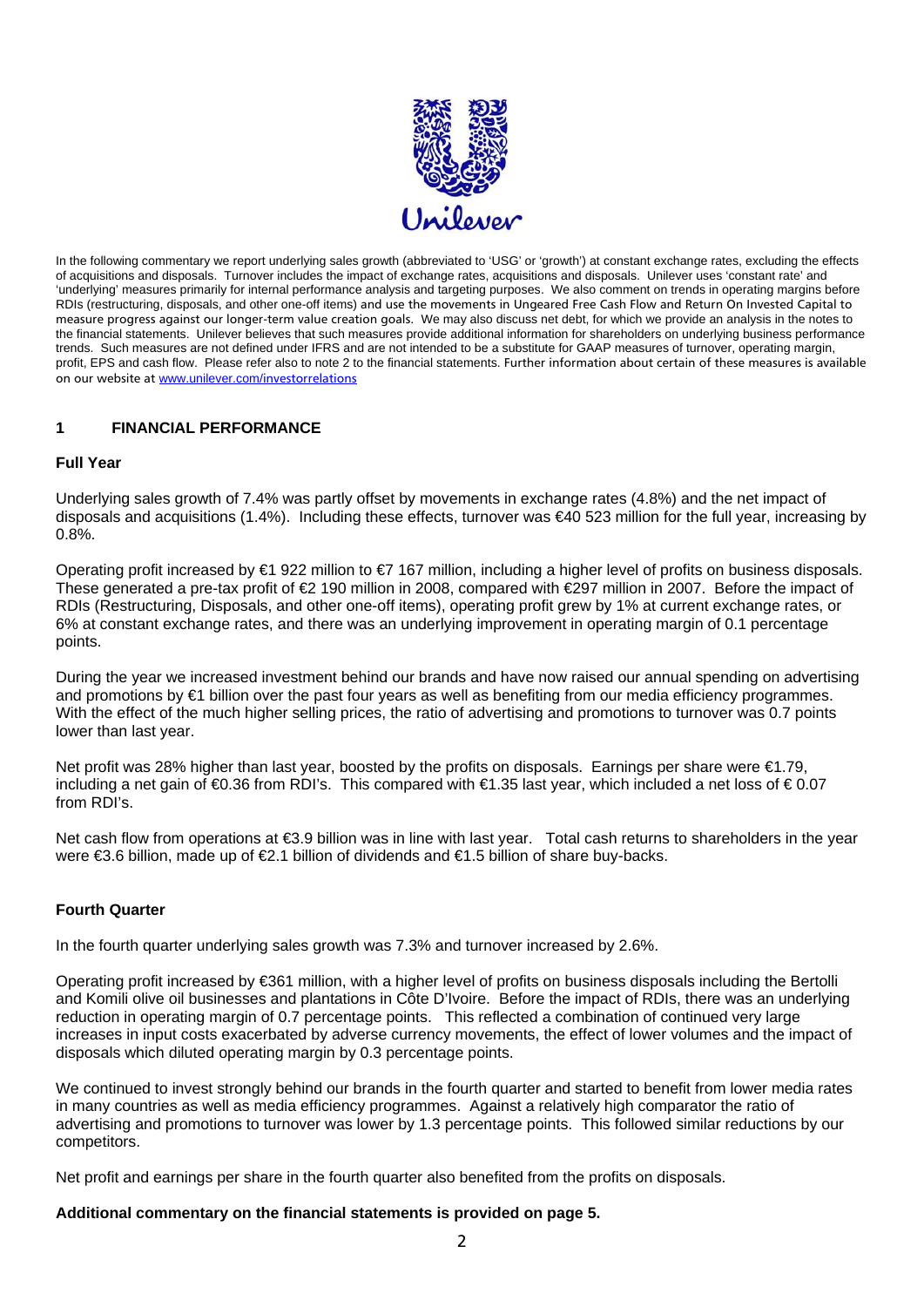# **2. REGIONAL REVIEW FOR THE YEAR**

The regional reporting below reflects changes made to our organisation during 2008. Our operations in Central & Eastern Europe (CEE) are now managed within an enlarged region comprising Asia, Africa and CEE (AAC). Western Europe is now a standalone region. **The segmental analysis on pages 11 and 12 provides full details on both the old and the new basis**, and the quarterly details on the new basis are being made available on the website at Unilever.com.

|                       | Turnover $\epsilon$ millions | <b>Underlying Sales</b> | Underlying change in |
|-----------------------|------------------------------|-------------------------|----------------------|
|                       |                              | Growth %                | margin percent pts   |
| Western Europe        | 12 853                       | $+ 1.3 \%$              | $+0.7$               |
| Americas              | 13 199                       | $+6.5%$                 |                      |
| Asia Africa CEE       | 14 471                       | $+14.2%$                | $-0.2$               |
| <b>Unilever Total</b> | 40 523                       | $+ 7.4%$                | $+0.1$               |

**Western Europe**: Underlying sales growth was 1.3% for both the year and the fourth quarter, with pricing contributing 3.8% and volume lower by 2.4% for the year. Volume consumption in our markets has reduced and shoppers are increasingly looking to economise on their purchases.

We have made good progress in simplifying the business including the integration of the separate units in each country and the formation of 'multi-country-organisations'. This is enabling faster decision making and more efficient operations. The European supply chain transformation is progressing well; so far, we have announced restructuring plans at twenty factories together with additional capital investments to increase efficiency. The implementation of a harmonised IT system across the region is now complete. The portfolio has been further focused with the sale of the Boursin cheese and Bertolli olive oil businesses.

The UK and the Netherlands, where the change programme is most advanced, performed well for the year as a whole and finished strongly with positive volume growth in the fourth quarter. In France, Spain and Germany markets have been difficult with branded products losing ground to private label. Across the region there was strong innovation-led growth in deodorants and oral care and price-driven growth in spreads and dressings.

The operating margin benefited from profits on disposals. On an underlying basis there was an improvement of 0.7 percentage points. Gross margins were lower as a result of the unprecedented increases in commodity costs, but this was more than offset by lower overhead costs and the benefits of spending efficiency programmes.

**The Americas:** Underlying sales grew by 6.5% for the year driven by pricing taken to recover commodity cost increases. Trading conditions deteriorated in the fourth quarter, with a drop in consumer confidence and purchasing power and a reduction of trade inventories. Despite this more difficult environment consumers continued to spend on our brands and underlying sales growth was sustained in the fourth quarter, although volumes were lower.

Underlying sales growth in the US was 3.8% for the year and 3.1% in the fourth quarter. Our sales have been very much in line with the markets. While there has been some down-trading from branded products to private label brands our own market shares have held up well. Growth in Latin America was around 12% for both the full year and the fourth quarter. All key countries have contributed well to this growth as we benefited from our established brands and the breadth of our portfolio.

The move to a single head office for the US in Englewood Cliffs was completed and the ice cream business has been integrated. We set up a new multi-country organisation made up of the US, Canada, and the Caribbean. This will enable us to build scale, drive efficiencies and enhance our capabilities across these countries during 2009. The reshaping of the portfolio continued with the disposals of Lawry's seasonings and spices and the North American laundry business. We signed agreements with Starbucks to include Tazo ready-to-drink tea in the Pepsi-Lipton joint venture and for the manufacture, marketing and distribution of Starbucks ice cream in the US and Canada.

The operating margin was boosted by profits on disposals. On an underlying basis the operating margin was in line with last year as overheads savings fully offset a lower gross margin from the sharp input cost increases.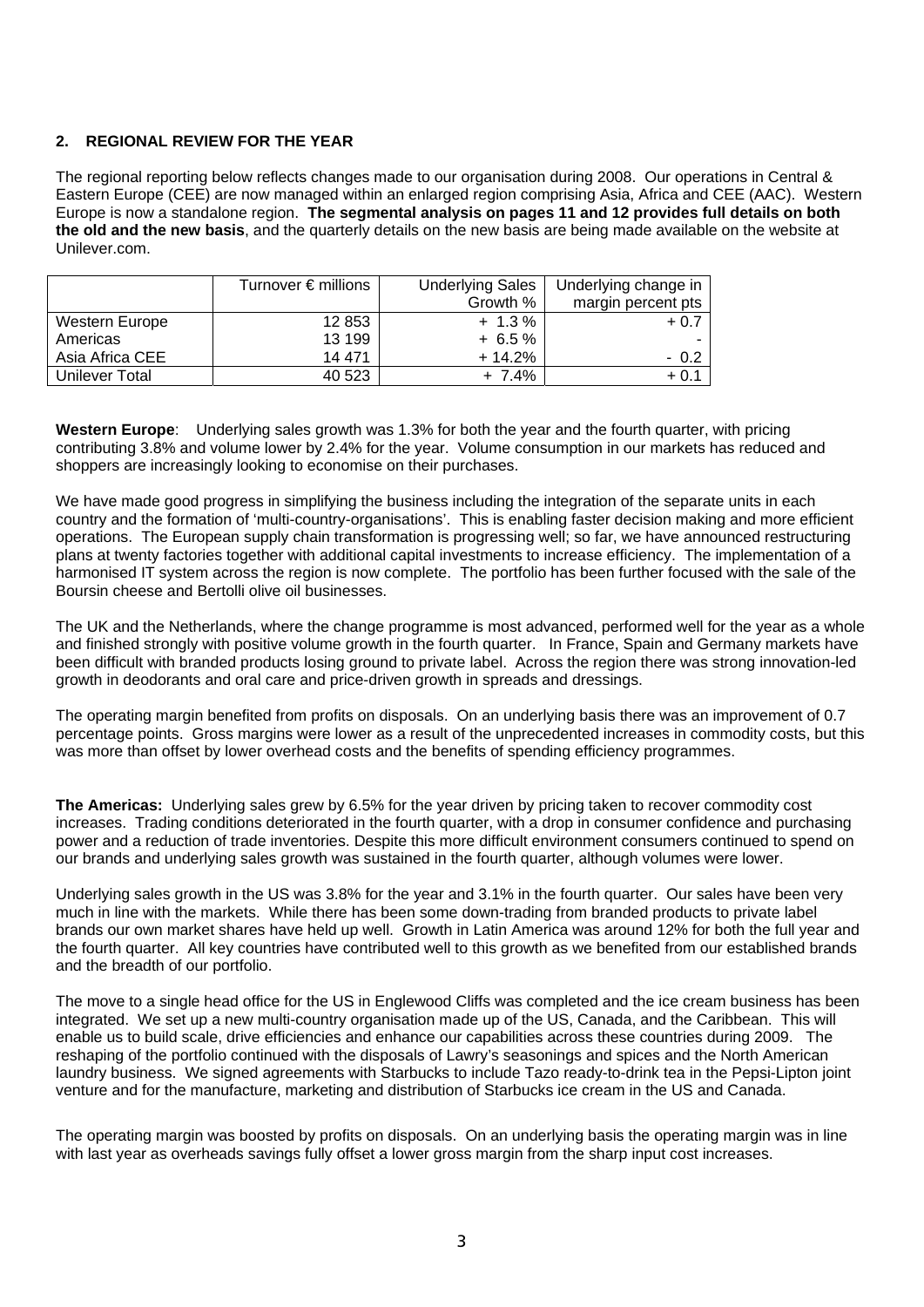**Asia Africa CEE:** Underlying sales growth of 14.2% in 2008 was again broad-based across countries and categories. Our top five Developing and Emerging market countries in the region grew by around 20% and all have grown from a combination of increased prices and higher volumes. In the fourth quarter underlying sales growth remained strong but volumes were flat with some countries seeing signs of a slow-down in consumption and a reduction in inventories by retailers.

Throughout the year we saw continued strong growth in India and Indonesia, both countries where we have tremendous scale. In these countries we are benefiting from portfolios which span higher and lower price tiers and from extensive micro-marketing tailored to faster growing areas and channels. Our business in China also grew well throughout the year.

The One Unilever organisation is in place throughout the region and the move to a single SAP system is progressing to plan with the implementation in Indonesia completed in January. Supply chain management for the region is being centralised in Singapore.

In April we acquired Inmarko, the leading ice cream company in Russia, and it has performed strongly with both sales and profits ahead of plan. In the fourth quarter we reshaped our portfolio in Côte D'Ivoire with the completion of the disposal of our palm oil business and the acquisition of soap brands in the same country.

On an underlying basis the operating margin was 0.2 percentage points below last year reflecting increased investment in building capabilities to drive growth and the sharp increases in input costs partly offset by the benefits of savings programmes.

# **3. CATEGORY REVIEW FOR THE YEAR**

|                                | Turnover $\epsilon$ millions | Underlying Sales Growth % |
|--------------------------------|------------------------------|---------------------------|
| Savoury, dressings and spreads | 14 2 32                      | $+7.6%$                   |
| Ice Cream and beverages        | 7 694                        | $+5.9%$                   |
| Personal care                  | 11 383                       | $+6.6%$                   |
| Home Care & Other              | 7 214                        | $+9.8%$                   |
| Unilever Total                 | 40 523                       | $+7.4%$                   |

# **Savoury, dressings and spreads**

Growth has been driven by strong performance in the Americas and Asia Africa CEE and by price increases taken to recover unprecedented levels of cost increases in edible oils which particularly affected spreads and dressings. We have strengthened our core brands with campaigns to communicate the healthy goodness of margarine and mayonnaise as well as the inherent value-for-money of our products. Rama margarine has been reformulated for an even better taste with less fat, while Hellmann's mayonnaise in the UK and other countries in Europe now emphasises the benefits of free range eggs and other natural ingredients. Knorr Stock Pots, using new bouillon gel technology to make more authentic stocks, were introduced in China, in the UK, France and Spain. At the same time we are addressing the needs of increasingly value-conscious shoppers with both low unit price packs and larger 'value' packs of our well-known brands.

#### **Ice cream and beverages**

Ice Cream grew well in Western Europe and in Developing and Emerging markets, while in the US profitability has been improved. Magnum and Ben & Jerry's ice creams performed particularly well with new products appealing to consumers' continuing desire for indulgence treats. These included new-look Magnum ice cream 'minis' in Europe, and the launch of the top-of-the-range Magnum ice cream 'Temptation'. Beverages showed strong, consistent growth through the year, with particularly good performances in key countries in the Asia Africa CEE region. We have been successfully up-trading consumers from loose leaf tea to tea bags and from regular bags to pyramid bags. PG Tips and Lipton teas now carry Rainforest Alliance certification in 12 countries in Europe and we have extended Lipton Linea slimming teas and Lipton Clear Green teas.

#### **Personal care**

Strong and well-balanced growth has been driven by innovative communication behind our global brands and new product launches targeting new benefits and new consumers. The latest Axe body spray 'Dark Temptation' with the effect of chocolate is on track to be the most successful variant yet. Towards the end of the year we launched a range of Axe hair products in North America including shampoo, conditioners and styling variants focused on young men. Continued support for Clear anti-dandruff shampoo was the key driver of hair care growth in Developing and Emerging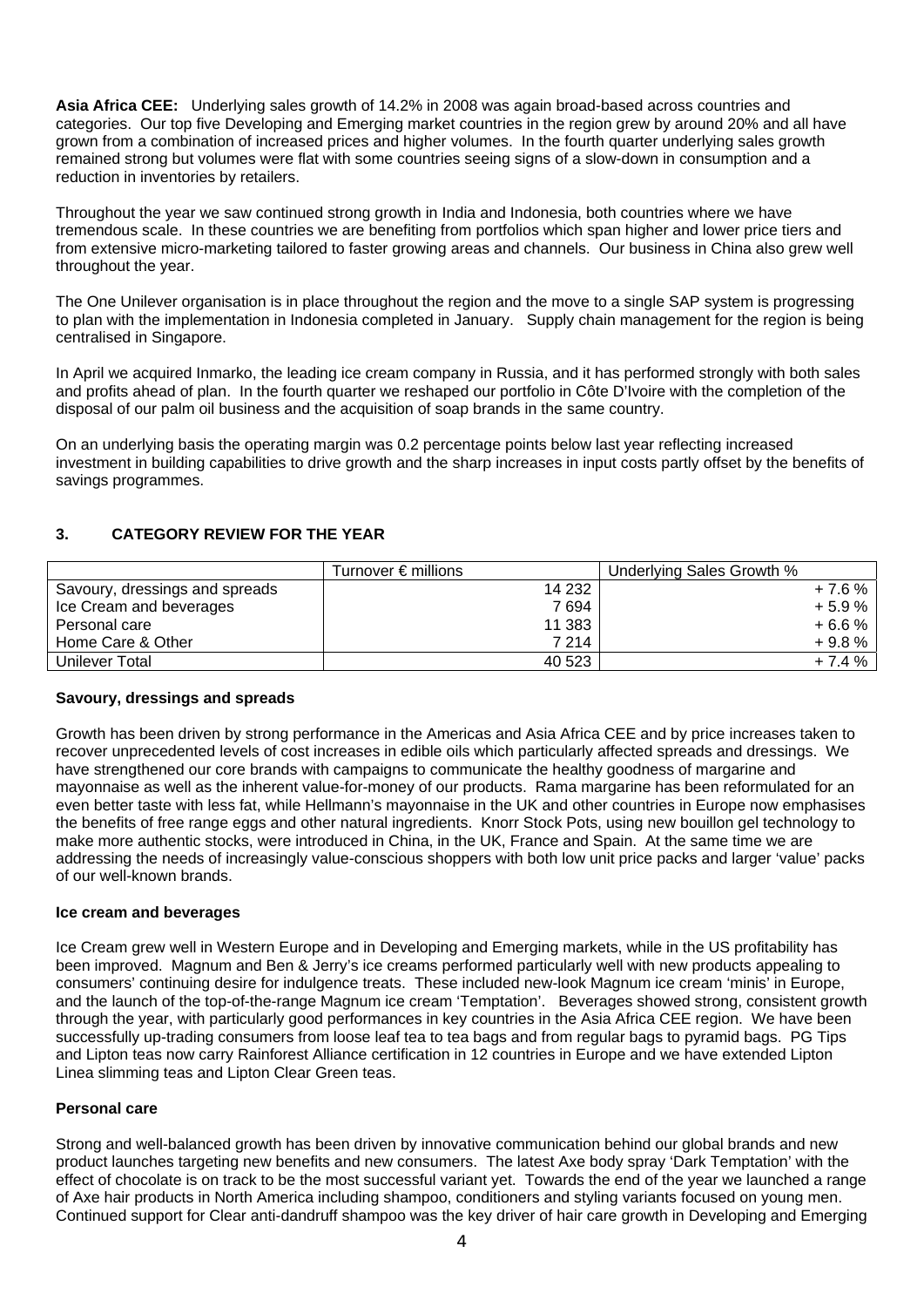markets. In Asia we relaunched the Pond's skin care range, adding a 'masstige' tier supported by strong in-store programmes. In oral care, we launched Signal white now, the first whitening toothpaste with an instant effect. Rexona deodorants are being rolled out in China as the first step to building a market for the category in that country.

# **Home Care and other**

The laundry category saw sharp increases in commodity costs which put pressure on gross margins. We raised prices to mitigate the cost increases and this, together with the challenging economic conditions, led to flat volumes. There was a continued good performance in household care. Across the home care category we launched margin enhancing innovation delivering new added value benefits. These included Small & Mighty concentrated liquid detergents, a global relaunch of detergent powders with encapsulated fragrance giving longer lasting freshness, a new version of Comfort fabric conditioner which releases fragrance as clothes are worn, and Cif Acti-Fizz spray cleaners which clean in one quick wipe. The roll-out of Small and Mighty also offered a more environmentally friendly option, as did Comfort 'one rinse' in Asia. Surf, our global value brand in fabric cleaning, is thriving in the current market conditions benefiting from global consumer insight adapted to local markets.

# **4. Additional commentary on the financial statements:**

# **4.1 Finance costs and tax**

Costs of financing net borrowings were 1% lower than last year. The average interest rate was around 4.5%, offsetting the impact of a higher average level of net debt.

The effective tax rate was 26.4% and the underlying tax rate, before RDI's, was 26.6% for the full year. This compared with an underlying rate of 24.5% in 2007, which included substantial benefits from the favourable settlement of prior year tax audits. Our longer-term expectation for the underlying tax rate remains around 26%.

#### **4.2 Joint ventures, associates and other income from non-current investments**

Share of net profit from joint ventures and associates and other income from non-current investments contributed €219 million. This included a gain of € 61 million in the fourth quarter in non-current investments resulting from the disposal of our interests in plantations in Côte D'Ivoire. Last year included a similar level of one-time gains in associates in the first quarter.

#### **4.3 Return on Invested Capital**

Return on invested capital was 15.7%, boosted by profits on business disposals. Excluding profits on disposals, ROIC was 11.2%, broadly in line with 2007 on a comparable basis.

#### **4.4 Cash Flow**

with last year. Cash flow from operations of €5.3 billion was €0.1 billion higher than last year. Lower cash costs of pensions more than offset higher restructuring charges and a €0.2 billion increase in working capital. Tax paid was also €0.1 billion higher, resulting from additional one-off tax payments in 2008. Net cash flow from operations of €3.9 billion was in line

Ungeared free cash flow was  $\epsilon$ 3.2 billion, which was  $\epsilon$ 0.6 billion lower than last year. The effect of underlying growth in operating profit was offset by business disposals and adverse currency movements. It also reflects higher restructuring costs, additional investment in capital expenditure and higher working capital and tax rates.

# **4.5 Dividends and share buy-backs**

The proposed final dividend of  $\bigoplus$ .51 for NV takes the total dividend for the year to  $\bigoplus$ .77, an increase of 3%. The proposed final dividend of 40.19p for PLC takes the total dividend to 60.74p, an increase of 19%. The difference in the rates of increase reflects the weakening of Sterling against the Euro. Further details, including the US dividends, can be found on page 16.

It is proposed to simplify the current practice of setting dividends, with a move to paying dividends on a quarterly basis. This is explained further on page 17.

During the year, 75 million shares were bought back at a total cost of  $\epsilon$ 1.5 billion.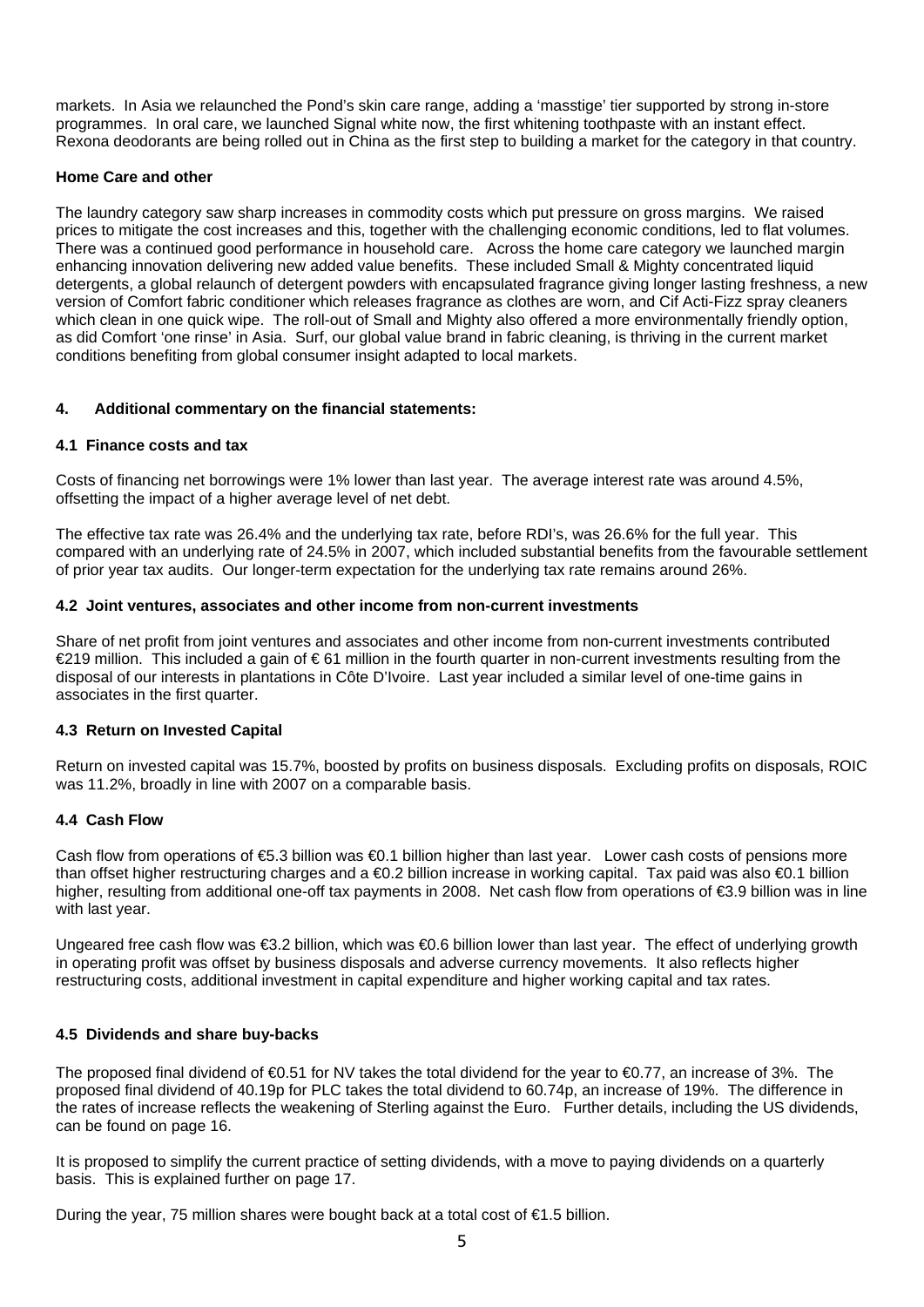#### **4.6 Balance sheet**

The appreciation of the euro against many of the Group's operating currencies has had the effect of reducing many of the reported asset and liability balances. Higher cash balances reflect the decision to maintain strong liquidity and the proceeds of the sale of the Bertolli olive oil business. Working capital balances are up in response to higher underlying turnover.

#### **4.7 Pensions**

The overall net liability for all pension arrangements was €3.4 billion at the end of 2008, up from €1.1 billion at the end of 2007. Funded schemes show an aggregate deficit of €1.4 billion and unfunded arrangements show a liability of €2.0 billion. The increase in overall balance sheet liability is largely due to the falls in asset values on world markets, partly offset by higher discount rates for liabilities. In 2009 we currently expect cash contributions to be higher than in 2008, but slightly below the levels in the preceding two years.

# **5 OTHER INFORMATION**

As previously announced, Unilever is currently engaged with both the European Commission and other national competition authorities in ongoing investigations in Europe. We continue to cooperate fully with all ongoing investigations.

# **CAUTIONARY STATEMENT**

This announcement may contain forward-looking statements, including 'forward-looking statements' within the meaning of the United States Private Securities Litigation Reform Act of 1995. Words such as 'expects', 'anticipates', 'intends', 'believes', or the negative of these terms and other similar expressions of future performance or results, including financial objectives to 2010, and their negatives are intended to identify such forward-looking statements. These forward-looking statements are based upon current expectations and assumptions regarding anticipated developments and other factors affecting the Group. They are not historical facts, nor are they guarantees of future performance. Because these forward-looking statements involve risks and uncertainties, there are important factors that could cause actual results to differ materially from those expressed or implied by these forwardlooking statements, including, among others, competitive pricing and activities, consumption levels, costs, the ability to maintain and manage key customer relationships and supply chain sources, currency values, interest rates, the ability to integrate acquisitions and complete planned divestitures, the ability to complete planned restructuring activities, physical risks, environmental risks, the ability to manage regulatory, tax and legal matters and resolve pending matters within current estimates, legislative, fiscal and regulatory developments, political, economic and social conditions in the geographic markets where the Group operates and new or changed priorities of the Boards. Further details of potential risks and uncertainties affecting the Group are described in the Group's filings with the London Stock Exchange, Euronext Amsterdam and the US Securities and Exchange Commission, including the Annual Report on Form 20-F. These forward-looking statements speak only as of the date of this document. Except as required by any applicable law or regulation, the Group expressly disclaims any obligation or undertaking to release publicly any updates or revisions to any forward-looking statements contained herein to reflect any change in the Group's expectations with regard thereto or any change in events, conditions or circumstances on which any such statement is based.

#### **ENQUIRIES**

**Media:** Media Relations Team **Investors:** Investor Relations Team UK +44 20 7822 6805 tim.johns@unilever.com +44 20 7822 6830 investor.relations@unilever.com or +44 20 7822 6010 trevor.gorin@unilever.com NL +31 10 217 4844 gerbert-van.genderen-stort@unilever.com

There will be a web cast of the results presentation available at: www.unilever.com/ourcompany/investorcentre/results/quarterlyresults/default.asp

The Annual General Meetings of Unilever PLC and Unilever N.V. will be held on 13 May 2009 and 14 May 2009 respectively.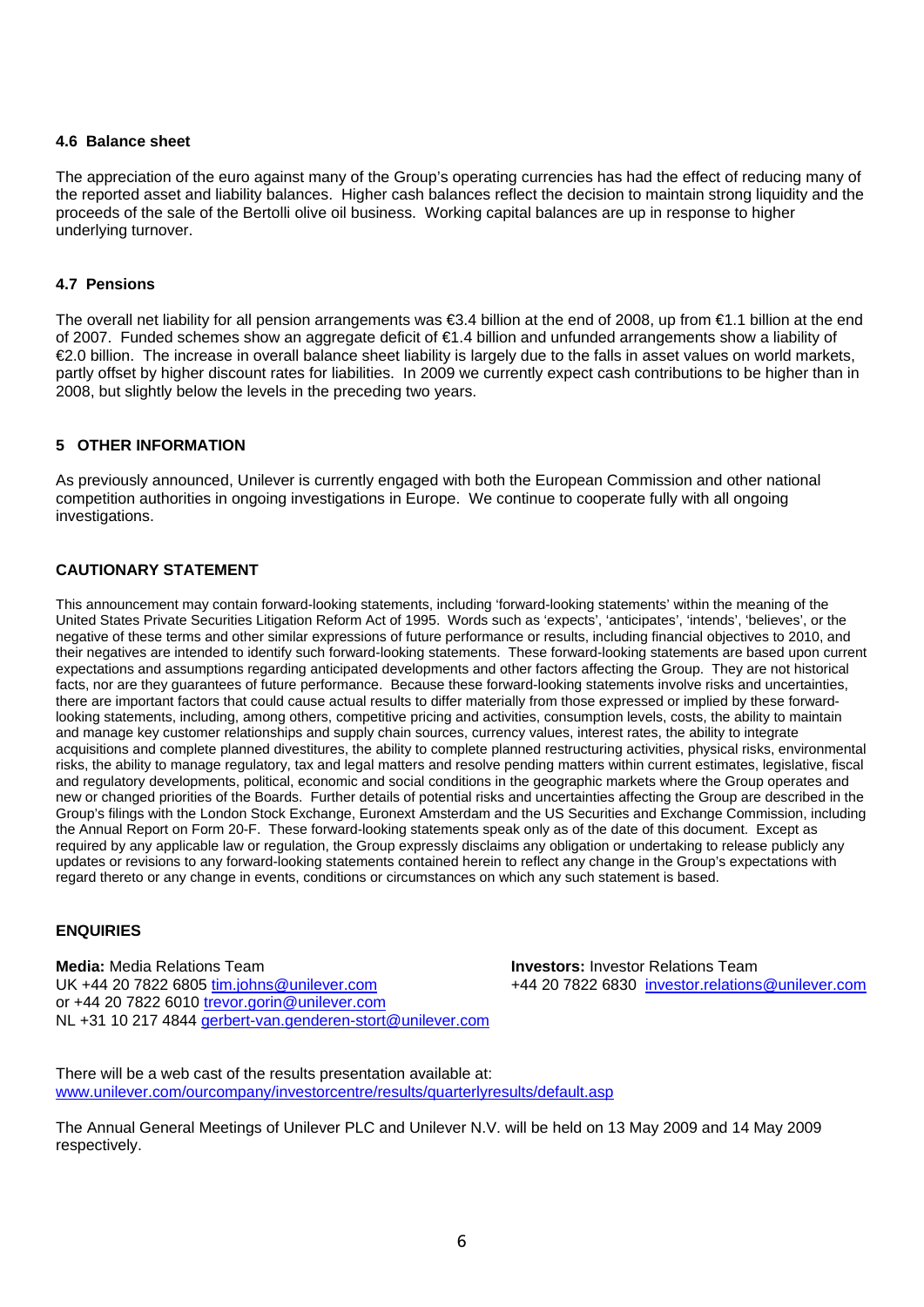# **CONDENSED FINANCIAL STATEMENTS**

# **INCOME STATEMENT**

(unaudited)

|         | <b>Fourth Quarter</b> |                                                      |       | €million                                                                                         | <b>Full Year</b> |            |                                  |                           |
|---------|-----------------------|------------------------------------------------------|-------|--------------------------------------------------------------------------------------------------|------------------|------------|----------------------------------|---------------------------|
| 2008    | 2007                  | Increase/<br>(Decrease)<br>Current Constant<br>rates | rates |                                                                                                  | 2008             | 2007       | Increase/<br>(Decrease)<br>rates | Current Constant<br>rates |
|         |                       |                                                      |       | <b>Continuing operations:</b>                                                                    |                  |            |                                  |                           |
| 10 151  | 9890                  | 3%                                                   |       | 4 % Turnover                                                                                     | 40 523           | 40 187     | 1%                               | 6 %                       |
| 1458    | 1 0 9 7               | 33 %                                                 |       | 29 % Operating profit                                                                            | 7 1 6 7          | 5 2 4 5    | 37 %                             | 44 %                      |
| 244     | (155)                 |                                                      |       | After (charging)/crediting:<br>Restructuring, business disposals and<br>other items (see note 3) | 1 2 6 9          | (569)      |                                  |                           |
|         |                       |                                                      |       |                                                                                                  |                  |            |                                  |                           |
| (56)    | (48)                  |                                                      |       | Net finance costs                                                                                | (257)            | (252)      |                                  |                           |
| 28      | 26                    |                                                      |       | Finance income                                                                                   | 106              | 147        |                                  |                           |
| (127)   | (126)                 |                                                      |       | Finance costs                                                                                    | (506)            | (550)      |                                  |                           |
| —<br>43 | $\mathbf{3}$<br>49    |                                                      |       | Preference shares provision<br>Pensions and similar obligations                                  | 143              | (7)<br>158 |                                  |                           |
|         |                       |                                                      |       |                                                                                                  |                  |            |                                  |                           |
| 19      | 20                    |                                                      |       | Share in net profit/(loss) of joint ventures                                                     | 125              | 102        |                                  |                           |
| (2)     |                       |                                                      |       | Share in net profit/(loss) of associates                                                         | 6                | 50         |                                  |                           |
| 73      | $\mathbf{1}$          |                                                      |       | Other income from non-current investments                                                        | 88               | 39         |                                  |                           |
| 1492    | 1 0 7 0               | 39 %                                                 |       | 36 % Profit before taxation                                                                      | 7 1 2 9          | 5 1 8 4    | 38 %                             | 44 %                      |
| (303)   | (288)                 |                                                      |       | Taxation                                                                                         | (1 844)          | (1128)     |                                  |                           |
| 1 1 8 9 | 782                   | 52 %                                                 |       | 49 % Net profit from continuing operations                                                       | 5 2 8 5          | 4 0 5 6    | 30 %                             | 36 %                      |
|         | 5                     |                                                      |       | Net profit/(loss) from discontinued operations                                                   |                  | 80         |                                  |                           |
| 1 1 8 9 | 787                   | 51 %                                                 |       | 48 % Net profit for the period                                                                   | 5 2 8 5          | 4 1 3 6    | 28 %                             | 34 %                      |
|         |                       |                                                      |       | <b>Attributable to:</b>                                                                          |                  |            |                                  |                           |
| 53      | 66                    |                                                      |       | Minority interests                                                                               | 258              | 248        |                                  |                           |
| 1 1 3 6 | 721                   | 58 %                                                 | 54 %  | Shareholders' equity                                                                             | 5 0 27           | 3888       | 29 %                             | 35 %                      |
|         |                       |                                                      |       |                                                                                                  |                  |            |                                  |                           |
| 0.41    | 0.25                  | 62 %                                                 | 59 %  | Combined earnings per share<br>Continuing operations (Euros)                                     | 1.79             | 1.32       | 35 %                             | 41 %                      |
| 0.39    | 0.24                  | 63 %                                                 | 59 %  | Continuing operations - diluted (Euros)                                                          | 1.73             | 1.28       | 35 %                             | 41 %                      |
| —       | 0.00                  |                                                      |       | Discontinued operations (Euros)                                                                  |                  | 0.03       |                                  |                           |
|         | 0.01                  |                                                      |       | Discontinued operations - diluted (Euros)                                                        |                  | 0.03       |                                  |                           |
|         |                       |                                                      |       |                                                                                                  |                  |            |                                  |                           |
| 0.41    | 0.25                  | 61 %                                                 | 58 %  | <b>Total operations (Euros)</b>                                                                  | 1.79             | 1.35       | 32 %                             | 38 %                      |
| 0.39    | 0.25                  | 62 %                                                 | 58 %  | Total operations - diluted (Euros)                                                               | 1.73             | 1.31       | 32 %                             | 38 %                      |
|         |                       |                                                      |       | Impact of restructuring, business disposals                                                      |                  |            |                                  |                           |
| 0.12    | (0.02)                |                                                      |       | and other items on earnings per share                                                            | 0.36             | (0.07)     |                                  |                           |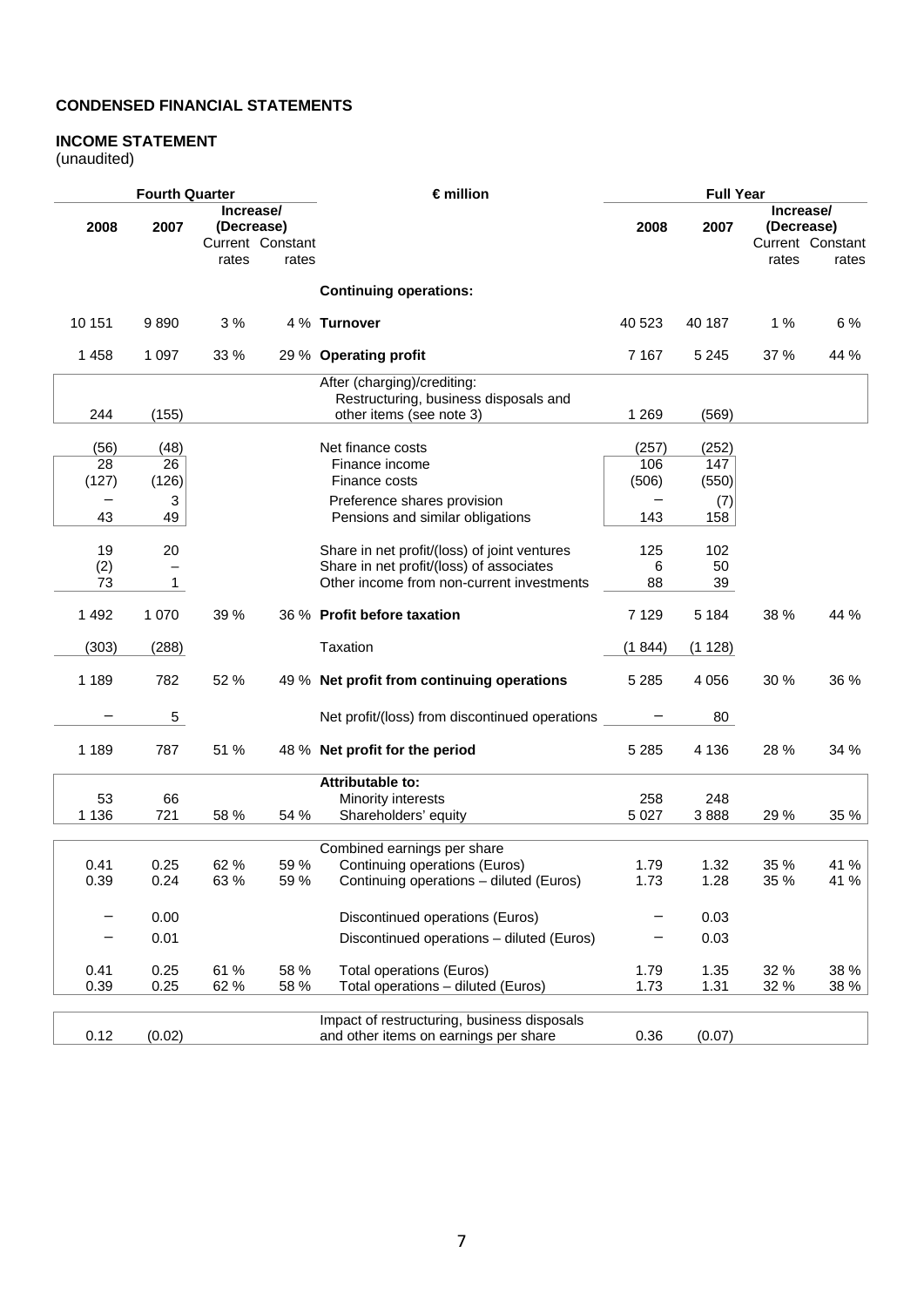# **STATEMENT OF RECOGNISED INCOME AND EXPENSE**  (unaudited)

| €million                                                                                                   | <b>Full Year</b>                   |           |  |  |  |
|------------------------------------------------------------------------------------------------------------|------------------------------------|-----------|--|--|--|
|                                                                                                            | 2008                               | 2007      |  |  |  |
| Fair value gains/(losses) on financial instruments net of tax                                              | (164)                              | 86        |  |  |  |
| Actuarial gains/(losses) on pension schemes net of tax<br>Currency retranslation gains/(losses) net of tax | (2 293)<br>542<br>(1 688)<br>(413) |           |  |  |  |
| Net income/(expense) recognised directly in equity                                                         | (4145)                             | 215       |  |  |  |
| Net profit for the period                                                                                  | 5 2 8 5                            | 4 1 3 6   |  |  |  |
| Total recognised income and expense for the period                                                         | 1 140                              | 4 3 5 1   |  |  |  |
| <b>Attributable to:</b>                                                                                    |                                    |           |  |  |  |
| Minority interests                                                                                         | 205                                | 237       |  |  |  |
| Shareholders' equity                                                                                       | 935                                | 4 1 1 4 1 |  |  |  |

# **CASH FLOW STATEMENT**

(unaudited)

| $\epsilon$ million                                     | <b>Full Year</b> |         |
|--------------------------------------------------------|------------------|---------|
|                                                        | 2008             | 2007    |
| Operating activities                                   |                  |         |
| Cash flow from operating activities                    | 5 3 2 6          | 5 1 8 8 |
| Income tax paid                                        | (1455)           | (1312)  |
| Net cash flow from operating activities                | 3871             | 3876    |
| Investing activities                                   |                  |         |
| Interest received                                      | 105              | 146     |
| Net capital expenditure                                | (1099)           | (983)   |
| Acquisitions and disposals                             | 2 2 6 5          | (50)    |
| Other investing activities                             | 144              | 264     |
| Net cash flow from/(used in) investing activities      | 1415             | (623)   |
| Financing activities                                   |                  |         |
| Dividends paid on ordinary share capital               | (2086)           | (2182)  |
| Interest and preference dividends paid                 | (487)            | (552)   |
| Change in financial liabilities                        | 1 0 5 0          | 1 3 3 8 |
| Share buy-back programme                               | (1503)           | (1500)  |
| Other movements on treasury stock                      | 103              | 442     |
| Other financing activities                             | (207)            | (555)   |
| Net cash flow from/(used in) financing activities      | (3 130)          | (3009)  |
| Net increase/(decrease) in cash and cash equivalents   | 2 1 5 6          | 244     |
| Cash and cash equivalents at the beginning of the year | 901              | 710     |
| Effect of foreign exchange rate changes                | (697)            | (53)    |
| Cash and cash equivalents at the end of period         | 2 3 6 0          | 901     |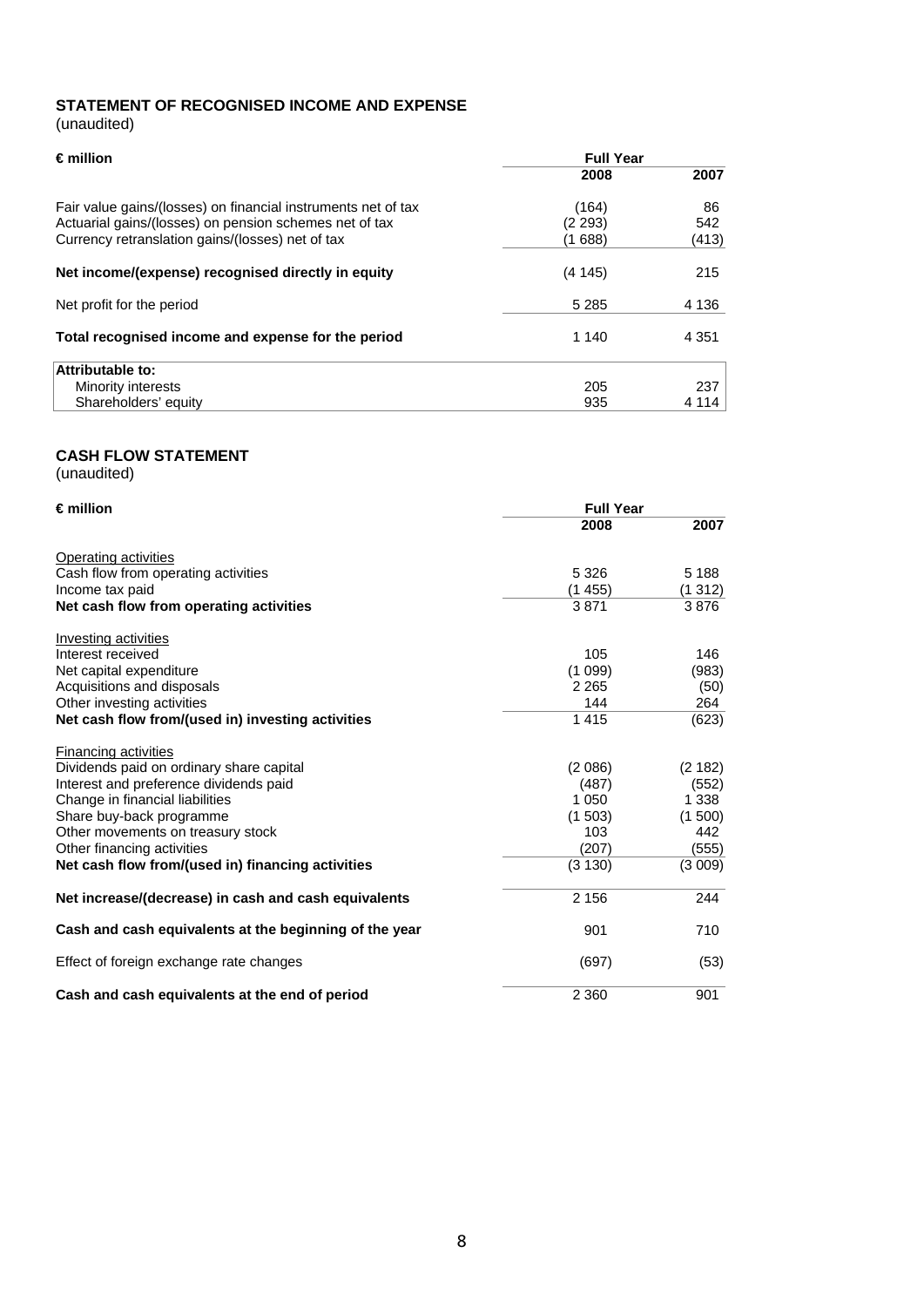# **BALANCE SHEET**

(unaudited)

| 31 December<br>31 December<br>$\epsilon$ million<br>2008<br>2007<br>Non-current assets<br>Goodwill<br>11 665<br>12 244<br>4426<br>4511<br>Intangible assets<br>5 9 5 7<br>Property, plant and equipment<br>6 2 8 4<br>Pension asset for funded schemes in surplus<br>425<br>2 0 0 8<br>Deferred tax assets<br>1 0 6 8<br>1 003<br>1426<br>1 3 2 4<br>Other non-current assets<br>24 967<br>27 374<br><b>Total non-current assets</b><br>Current assets<br>Inventories<br>3889<br>3894<br>3823<br>4 1 9 4<br>Trade and other current receivables<br>234<br>367<br>Current tax assets<br>Cash and cash equivalents<br>2 561<br>1 0 9 8<br>Other financial assets<br>632<br>216<br>36<br>159<br>Non-current assets held for sale<br>11 175<br><b>Total current assets</b><br>9928<br><b>Current liabilities</b><br><b>Financial liabilities</b><br>(4842)<br>(4166)<br>Trade payables and other current liabilities<br>(7824)<br>(8017)<br>Current tax liabilities<br>(395)<br>(377)<br>Provisions<br>(968)<br>(757)<br>Liabilities associated with non-current assets held for sale<br>(13)<br><b>Total current liabilities</b><br>(13 800)<br>(13 559)<br>Net current assets/(liabilities)<br>(2 625)<br>(3631)<br><b>Total assets less current liabilities</b><br>22 342<br>23743<br>Non-current liabilities<br>Financial liabilities due after one year<br>6 3 6 3<br>5483<br>189<br>233<br>Non-current tax liabilities<br>Pensions and post-retirement healthcare benefits liabilities:<br>Funded schemes in deficit<br>1820<br>827<br>Unfunded schemes<br>2 2 7 0<br>1987<br>Provisions<br>694<br>646<br>Deferred tax liabilities<br>790<br>1 2 1 3<br>175<br>204<br>Other non-current liabilities<br>11 970<br>10 9 24<br><b>Total non-current liabilities</b><br><b>Equity</b><br>Shareholders' equity<br>9948<br>12 3 8 7<br>424<br>432<br>Minority interests<br><b>Total equity</b><br>10 372<br>12819 |                               | As at  | As at  |
|---------------------------------------------------------------------------------------------------------------------------------------------------------------------------------------------------------------------------------------------------------------------------------------------------------------------------------------------------------------------------------------------------------------------------------------------------------------------------------------------------------------------------------------------------------------------------------------------------------------------------------------------------------------------------------------------------------------------------------------------------------------------------------------------------------------------------------------------------------------------------------------------------------------------------------------------------------------------------------------------------------------------------------------------------------------------------------------------------------------------------------------------------------------------------------------------------------------------------------------------------------------------------------------------------------------------------------------------------------------------------------------------------------------------------------------------------------------------------------------------------------------------------------------------------------------------------------------------------------------------------------------------------------------------------------------------------------------------------------------------------------------------------------------------------------------------------------------------------------------------------------------------------------------|-------------------------------|--------|--------|
|                                                                                                                                                                                                                                                                                                                                                                                                                                                                                                                                                                                                                                                                                                                                                                                                                                                                                                                                                                                                                                                                                                                                                                                                                                                                                                                                                                                                                                                                                                                                                                                                                                                                                                                                                                                                                                                                                                               |                               |        |        |
|                                                                                                                                                                                                                                                                                                                                                                                                                                                                                                                                                                                                                                                                                                                                                                                                                                                                                                                                                                                                                                                                                                                                                                                                                                                                                                                                                                                                                                                                                                                                                                                                                                                                                                                                                                                                                                                                                                               |                               |        |        |
|                                                                                                                                                                                                                                                                                                                                                                                                                                                                                                                                                                                                                                                                                                                                                                                                                                                                                                                                                                                                                                                                                                                                                                                                                                                                                                                                                                                                                                                                                                                                                                                                                                                                                                                                                                                                                                                                                                               |                               |        |        |
|                                                                                                                                                                                                                                                                                                                                                                                                                                                                                                                                                                                                                                                                                                                                                                                                                                                                                                                                                                                                                                                                                                                                                                                                                                                                                                                                                                                                                                                                                                                                                                                                                                                                                                                                                                                                                                                                                                               |                               |        |        |
|                                                                                                                                                                                                                                                                                                                                                                                                                                                                                                                                                                                                                                                                                                                                                                                                                                                                                                                                                                                                                                                                                                                                                                                                                                                                                                                                                                                                                                                                                                                                                                                                                                                                                                                                                                                                                                                                                                               |                               |        |        |
|                                                                                                                                                                                                                                                                                                                                                                                                                                                                                                                                                                                                                                                                                                                                                                                                                                                                                                                                                                                                                                                                                                                                                                                                                                                                                                                                                                                                                                                                                                                                                                                                                                                                                                                                                                                                                                                                                                               |                               |        |        |
|                                                                                                                                                                                                                                                                                                                                                                                                                                                                                                                                                                                                                                                                                                                                                                                                                                                                                                                                                                                                                                                                                                                                                                                                                                                                                                                                                                                                                                                                                                                                                                                                                                                                                                                                                                                                                                                                                                               |                               |        |        |
|                                                                                                                                                                                                                                                                                                                                                                                                                                                                                                                                                                                                                                                                                                                                                                                                                                                                                                                                                                                                                                                                                                                                                                                                                                                                                                                                                                                                                                                                                                                                                                                                                                                                                                                                                                                                                                                                                                               |                               |        |        |
|                                                                                                                                                                                                                                                                                                                                                                                                                                                                                                                                                                                                                                                                                                                                                                                                                                                                                                                                                                                                                                                                                                                                                                                                                                                                                                                                                                                                                                                                                                                                                                                                                                                                                                                                                                                                                                                                                                               |                               |        |        |
|                                                                                                                                                                                                                                                                                                                                                                                                                                                                                                                                                                                                                                                                                                                                                                                                                                                                                                                                                                                                                                                                                                                                                                                                                                                                                                                                                                                                                                                                                                                                                                                                                                                                                                                                                                                                                                                                                                               |                               |        |        |
|                                                                                                                                                                                                                                                                                                                                                                                                                                                                                                                                                                                                                                                                                                                                                                                                                                                                                                                                                                                                                                                                                                                                                                                                                                                                                                                                                                                                                                                                                                                                                                                                                                                                                                                                                                                                                                                                                                               |                               |        |        |
|                                                                                                                                                                                                                                                                                                                                                                                                                                                                                                                                                                                                                                                                                                                                                                                                                                                                                                                                                                                                                                                                                                                                                                                                                                                                                                                                                                                                                                                                                                                                                                                                                                                                                                                                                                                                                                                                                                               |                               |        |        |
|                                                                                                                                                                                                                                                                                                                                                                                                                                                                                                                                                                                                                                                                                                                                                                                                                                                                                                                                                                                                                                                                                                                                                                                                                                                                                                                                                                                                                                                                                                                                                                                                                                                                                                                                                                                                                                                                                                               |                               |        |        |
|                                                                                                                                                                                                                                                                                                                                                                                                                                                                                                                                                                                                                                                                                                                                                                                                                                                                                                                                                                                                                                                                                                                                                                                                                                                                                                                                                                                                                                                                                                                                                                                                                                                                                                                                                                                                                                                                                                               |                               |        |        |
|                                                                                                                                                                                                                                                                                                                                                                                                                                                                                                                                                                                                                                                                                                                                                                                                                                                                                                                                                                                                                                                                                                                                                                                                                                                                                                                                                                                                                                                                                                                                                                                                                                                                                                                                                                                                                                                                                                               |                               |        |        |
|                                                                                                                                                                                                                                                                                                                                                                                                                                                                                                                                                                                                                                                                                                                                                                                                                                                                                                                                                                                                                                                                                                                                                                                                                                                                                                                                                                                                                                                                                                                                                                                                                                                                                                                                                                                                                                                                                                               |                               |        |        |
|                                                                                                                                                                                                                                                                                                                                                                                                                                                                                                                                                                                                                                                                                                                                                                                                                                                                                                                                                                                                                                                                                                                                                                                                                                                                                                                                                                                                                                                                                                                                                                                                                                                                                                                                                                                                                                                                                                               |                               |        |        |
|                                                                                                                                                                                                                                                                                                                                                                                                                                                                                                                                                                                                                                                                                                                                                                                                                                                                                                                                                                                                                                                                                                                                                                                                                                                                                                                                                                                                                                                                                                                                                                                                                                                                                                                                                                                                                                                                                                               |                               |        |        |
|                                                                                                                                                                                                                                                                                                                                                                                                                                                                                                                                                                                                                                                                                                                                                                                                                                                                                                                                                                                                                                                                                                                                                                                                                                                                                                                                                                                                                                                                                                                                                                                                                                                                                                                                                                                                                                                                                                               |                               |        |        |
|                                                                                                                                                                                                                                                                                                                                                                                                                                                                                                                                                                                                                                                                                                                                                                                                                                                                                                                                                                                                                                                                                                                                                                                                                                                                                                                                                                                                                                                                                                                                                                                                                                                                                                                                                                                                                                                                                                               |                               |        |        |
|                                                                                                                                                                                                                                                                                                                                                                                                                                                                                                                                                                                                                                                                                                                                                                                                                                                                                                                                                                                                                                                                                                                                                                                                                                                                                                                                                                                                                                                                                                                                                                                                                                                                                                                                                                                                                                                                                                               |                               |        |        |
|                                                                                                                                                                                                                                                                                                                                                                                                                                                                                                                                                                                                                                                                                                                                                                                                                                                                                                                                                                                                                                                                                                                                                                                                                                                                                                                                                                                                                                                                                                                                                                                                                                                                                                                                                                                                                                                                                                               |                               |        |        |
|                                                                                                                                                                                                                                                                                                                                                                                                                                                                                                                                                                                                                                                                                                                                                                                                                                                                                                                                                                                                                                                                                                                                                                                                                                                                                                                                                                                                                                                                                                                                                                                                                                                                                                                                                                                                                                                                                                               |                               |        |        |
|                                                                                                                                                                                                                                                                                                                                                                                                                                                                                                                                                                                                                                                                                                                                                                                                                                                                                                                                                                                                                                                                                                                                                                                                                                                                                                                                                                                                                                                                                                                                                                                                                                                                                                                                                                                                                                                                                                               |                               |        |        |
|                                                                                                                                                                                                                                                                                                                                                                                                                                                                                                                                                                                                                                                                                                                                                                                                                                                                                                                                                                                                                                                                                                                                                                                                                                                                                                                                                                                                                                                                                                                                                                                                                                                                                                                                                                                                                                                                                                               |                               |        |        |
|                                                                                                                                                                                                                                                                                                                                                                                                                                                                                                                                                                                                                                                                                                                                                                                                                                                                                                                                                                                                                                                                                                                                                                                                                                                                                                                                                                                                                                                                                                                                                                                                                                                                                                                                                                                                                                                                                                               |                               |        |        |
|                                                                                                                                                                                                                                                                                                                                                                                                                                                                                                                                                                                                                                                                                                                                                                                                                                                                                                                                                                                                                                                                                                                                                                                                                                                                                                                                                                                                                                                                                                                                                                                                                                                                                                                                                                                                                                                                                                               |                               |        |        |
|                                                                                                                                                                                                                                                                                                                                                                                                                                                                                                                                                                                                                                                                                                                                                                                                                                                                                                                                                                                                                                                                                                                                                                                                                                                                                                                                                                                                                                                                                                                                                                                                                                                                                                                                                                                                                                                                                                               |                               |        |        |
|                                                                                                                                                                                                                                                                                                                                                                                                                                                                                                                                                                                                                                                                                                                                                                                                                                                                                                                                                                                                                                                                                                                                                                                                                                                                                                                                                                                                                                                                                                                                                                                                                                                                                                                                                                                                                                                                                                               |                               |        |        |
|                                                                                                                                                                                                                                                                                                                                                                                                                                                                                                                                                                                                                                                                                                                                                                                                                                                                                                                                                                                                                                                                                                                                                                                                                                                                                                                                                                                                                                                                                                                                                                                                                                                                                                                                                                                                                                                                                                               |                               |        |        |
|                                                                                                                                                                                                                                                                                                                                                                                                                                                                                                                                                                                                                                                                                                                                                                                                                                                                                                                                                                                                                                                                                                                                                                                                                                                                                                                                                                                                                                                                                                                                                                                                                                                                                                                                                                                                                                                                                                               |                               |        |        |
|                                                                                                                                                                                                                                                                                                                                                                                                                                                                                                                                                                                                                                                                                                                                                                                                                                                                                                                                                                                                                                                                                                                                                                                                                                                                                                                                                                                                                                                                                                                                                                                                                                                                                                                                                                                                                                                                                                               |                               |        |        |
|                                                                                                                                                                                                                                                                                                                                                                                                                                                                                                                                                                                                                                                                                                                                                                                                                                                                                                                                                                                                                                                                                                                                                                                                                                                                                                                                                                                                                                                                                                                                                                                                                                                                                                                                                                                                                                                                                                               |                               |        |        |
|                                                                                                                                                                                                                                                                                                                                                                                                                                                                                                                                                                                                                                                                                                                                                                                                                                                                                                                                                                                                                                                                                                                                                                                                                                                                                                                                                                                                                                                                                                                                                                                                                                                                                                                                                                                                                                                                                                               |                               |        |        |
|                                                                                                                                                                                                                                                                                                                                                                                                                                                                                                                                                                                                                                                                                                                                                                                                                                                                                                                                                                                                                                                                                                                                                                                                                                                                                                                                                                                                                                                                                                                                                                                                                                                                                                                                                                                                                                                                                                               |                               |        |        |
|                                                                                                                                                                                                                                                                                                                                                                                                                                                                                                                                                                                                                                                                                                                                                                                                                                                                                                                                                                                                                                                                                                                                                                                                                                                                                                                                                                                                                                                                                                                                                                                                                                                                                                                                                                                                                                                                                                               |                               |        |        |
|                                                                                                                                                                                                                                                                                                                                                                                                                                                                                                                                                                                                                                                                                                                                                                                                                                                                                                                                                                                                                                                                                                                                                                                                                                                                                                                                                                                                                                                                                                                                                                                                                                                                                                                                                                                                                                                                                                               |                               |        |        |
|                                                                                                                                                                                                                                                                                                                                                                                                                                                                                                                                                                                                                                                                                                                                                                                                                                                                                                                                                                                                                                                                                                                                                                                                                                                                                                                                                                                                                                                                                                                                                                                                                                                                                                                                                                                                                                                                                                               |                               |        |        |
|                                                                                                                                                                                                                                                                                                                                                                                                                                                                                                                                                                                                                                                                                                                                                                                                                                                                                                                                                                                                                                                                                                                                                                                                                                                                                                                                                                                                                                                                                                                                                                                                                                                                                                                                                                                                                                                                                                               |                               |        |        |
|                                                                                                                                                                                                                                                                                                                                                                                                                                                                                                                                                                                                                                                                                                                                                                                                                                                                                                                                                                                                                                                                                                                                                                                                                                                                                                                                                                                                                                                                                                                                                                                                                                                                                                                                                                                                                                                                                                               |                               |        |        |
|                                                                                                                                                                                                                                                                                                                                                                                                                                                                                                                                                                                                                                                                                                                                                                                                                                                                                                                                                                                                                                                                                                                                                                                                                                                                                                                                                                                                                                                                                                                                                                                                                                                                                                                                                                                                                                                                                                               |                               |        |        |
|                                                                                                                                                                                                                                                                                                                                                                                                                                                                                                                                                                                                                                                                                                                                                                                                                                                                                                                                                                                                                                                                                                                                                                                                                                                                                                                                                                                                                                                                                                                                                                                                                                                                                                                                                                                                                                                                                                               |                               |        |        |
|                                                                                                                                                                                                                                                                                                                                                                                                                                                                                                                                                                                                                                                                                                                                                                                                                                                                                                                                                                                                                                                                                                                                                                                                                                                                                                                                                                                                                                                                                                                                                                                                                                                                                                                                                                                                                                                                                                               |                               |        |        |
|                                                                                                                                                                                                                                                                                                                                                                                                                                                                                                                                                                                                                                                                                                                                                                                                                                                                                                                                                                                                                                                                                                                                                                                                                                                                                                                                                                                                                                                                                                                                                                                                                                                                                                                                                                                                                                                                                                               | <b>Total capital employed</b> | 22 342 | 23 743 |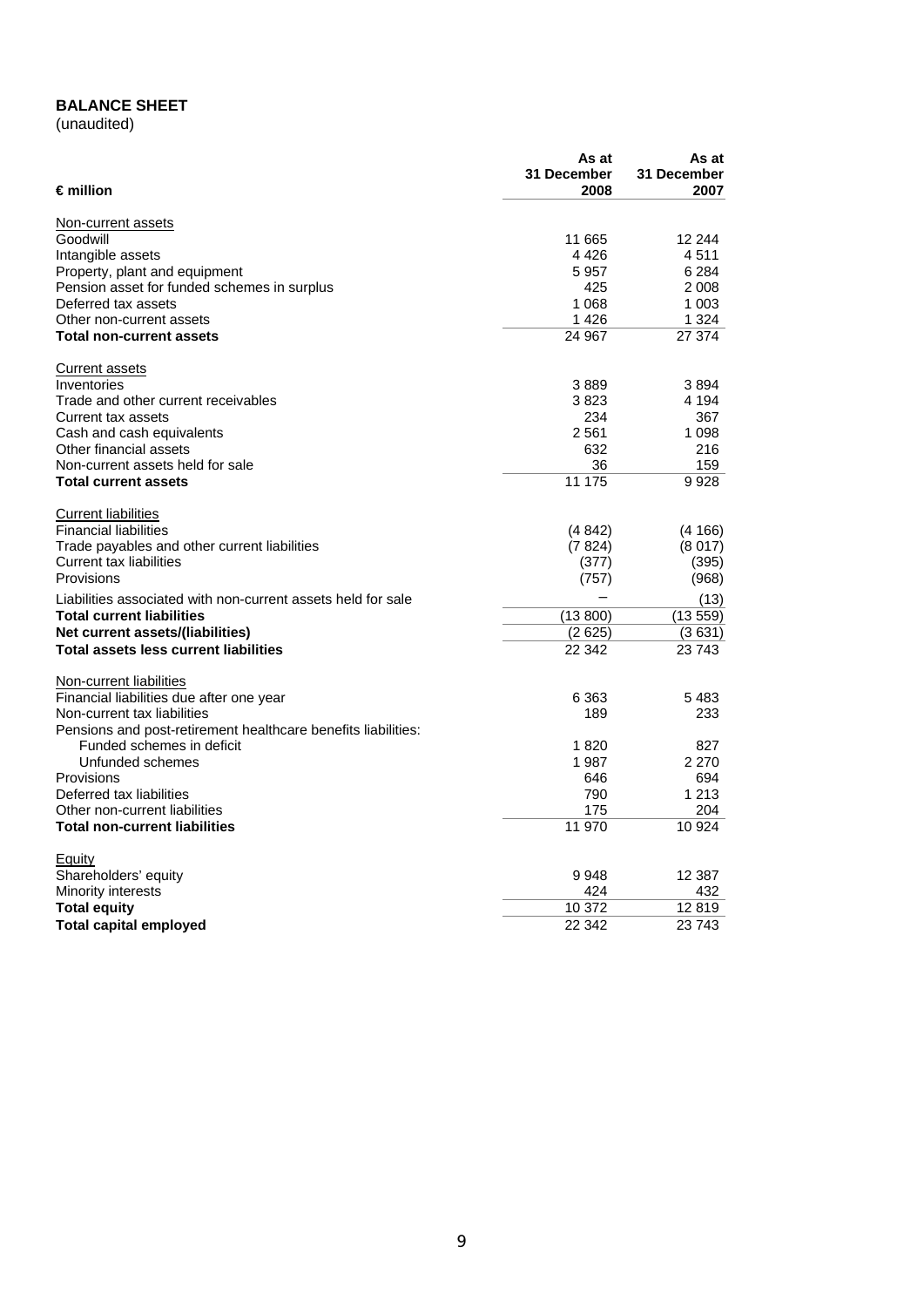(unaudited)

# **1 ACCOUNTING INFORMATION AND POLICIES**

The condensed preliminary financial statements are based on International Financial Reporting Standards (IFRS) as adopted by the EU and IFRS as issued by the International Accounting Standards Board. The basis of preparation is consistent with the year ended 31 December 2007.

The condensed financial statements are shown at current exchange rates, while percentage year-on-year changes are shown at both current and constant exchange rates to facilitate comparison.

The income statement on page 7, the statement of recognised income and expense and the cash flow statement on page 8 and the movements in equity on page 15 are translated at rates current in each period.

The balance sheet on page 9 and the analysis of net debt on page 14 are translated at period-end rates of exchange.

The financial statements attached do not constitute the full financial statements within the meaning of Section 240 of the UK Companies Act 1985. Full accounts for Unilever for the year ended 31 December 2007 have been delivered to the Registrar of Companies. The auditors' report on these accounts was unqualified and did not contain a statement under Section 237(2) or Section 237(3) of the UK Companies Act 1985.

# **2 NON-GAAP MEASURES**

In our financial reporting we use certain measures that are not recognised under IFRS or other generally accepted accounting principles (GAAP). We do this because we believe that these measures are useful to investors and other users of our financial statements in helping them to understand underlying business performance. Wherever we use such measures, we make clear that these are not intended as a substitute for recognised GAAP measures. Wherever appropriate and practical, we provide reconciliations to relevant GAAP measures.

 The principal non-GAAP measure which we apply in our quarterly reporting is underlying sales growth, which we reconcile to changes in the GAAP measure turnover in notes 4 and 5. In note 8 we reconcile net debt to the amounts reported in our balance sheet and cash flow statement. We also comment on underlying trends in operating margin, by which we mean the movements recorded after setting aside the impact of restructuring, disposals and other one-off items, on the grounds that the incidence of these items is uneven between quarterly reporting periods. In addition, we report annually against two further non-GAAP measures: Ungeared Free Cash Flow and Return on Invested Capital. Further information about these measures and their reconciliation to GAAP measures is given on our website at www.unilever.com/investorrelations

# **3 SIGNIFICANT ITEMS WITHIN THE INCOME STATEMENT**

 within operating profit. In our operating review by geographic segment and in note 4 we highlight the impact of these items on our In our income statement reporting we recognise restructuring costs, profits and losses on business disposals and certain other oneoff items, which we collectively term RDIs. We disclose on the face of our income statement the total value of such items that arise operating margin. The following schedule shows the impact on net profit of RDIs arising within operating profit, together with the related tax effect and also highlights the impact of similar one-off items arising elsewhere in the income statement.

# **€ million**

| <b>Fourth Quarter</b> |       |                                             | <b>Full Year</b> |       |
|-----------------------|-------|---------------------------------------------|------------------|-------|
| 2008                  | 2007  |                                             | 2008             | 2007  |
|                       |       | RDIs within operating profit:               |                  |       |
| (378)                 | (400) | Restructuring                               | (868)            | (875) |
| 611                   | 245   | <b>Business disposals</b>                   | 2 1 9 0          | 297   |
| 11                    |       | Impairments and other one-off items         | (53)             | 9     |
| 244                   | (155) | Total RDIs within operating profit          | 1 2 6 9          | (569) |
| 27                    | 102   | Tax effect of RDIs within operating profit: | (333)            | 242   |
| 58                    | 5     | RDIs arising below operating profit:        | 82               | 141   |
| 329                   | (48)  | Total impact of RDIs on net profit          | 1018             | (186) |
|                       |       |                                             |                  |       |

The impact of RDIs on reported Earnings Per Share is given in note 10.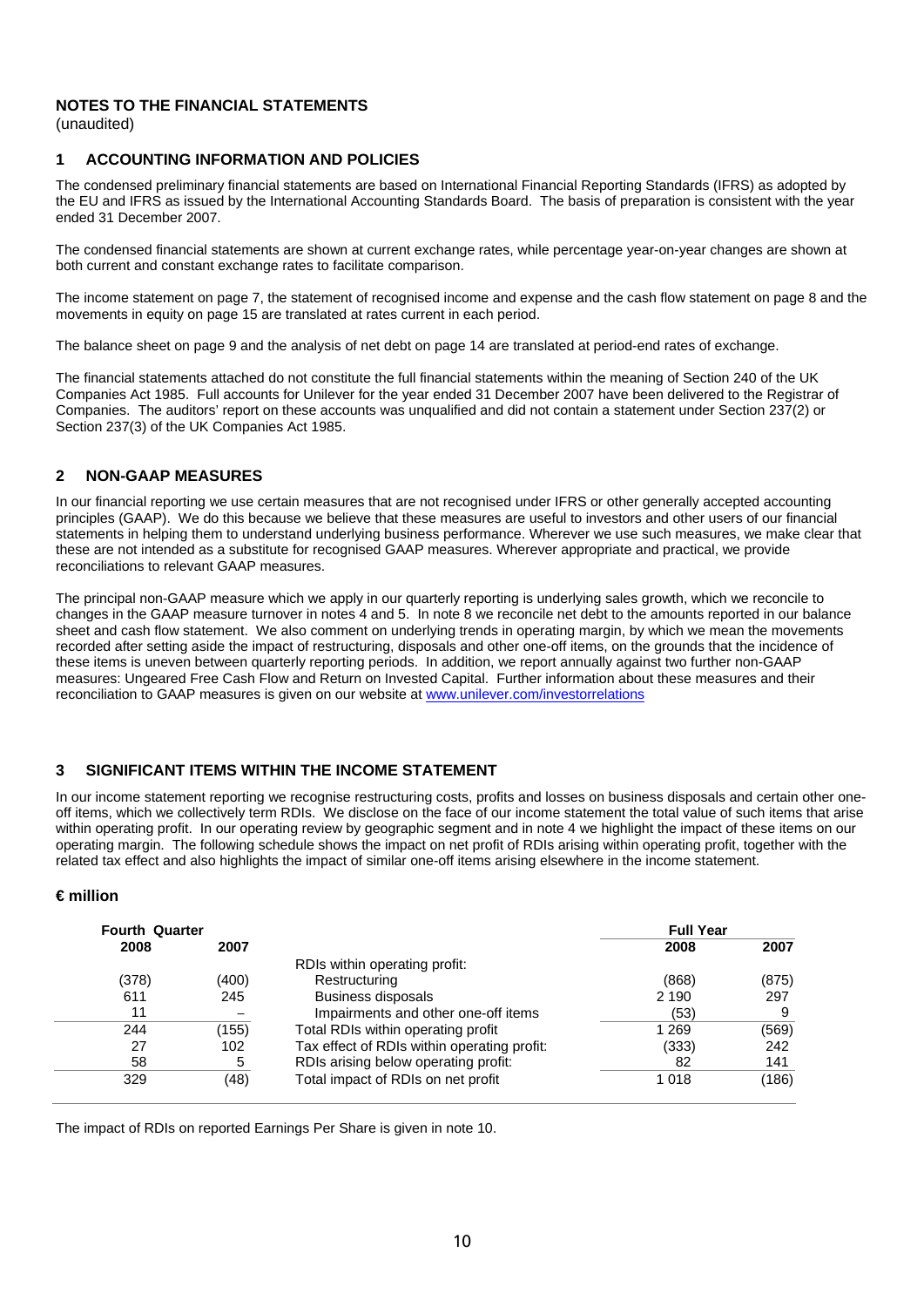(unaudited)

#### **4 SEGMENTAL ANALYSIS BY GEOGRAPHY – NEW BASIS**

On 28 February 2008 Unilever announced a number of organisational changes. As part of these changes, our operations in Central and Eastern Europe are now being managed within an enlarged region together with those in Asia and Africa (AAC), with Western Europe becoming a standalone region. This change reflects our strategic focus on the developing world and the fact that many of the markets within the extended AAC region share many common characteristics. Since these changes took place progressively during 2008, we have for earlier quarters in 2008 reported against our structure as it applied in 2007. On page 12 we provide additional analysis of our regional results against that previous structure.

#### **Continuing operations – Fourth Quarter**

|                                                            | Western       |                 | Asia Africa |           |
|------------------------------------------------------------|---------------|-----------------|-------------|-----------|
| $\epsilon$ million                                         | <b>Europe</b> | <b>Americas</b> | <b>CEE</b>  | Total     |
| <b>Turnover</b>                                            |               |                 |             |           |
| 2007                                                       | 3 2 3 2       | 3 3 3 4         | 3 3 2 4     | 9890      |
| 2008                                                       | 3 1 0 1       | 3 3 9 3         | 3657        | 10 151    |
| Change                                                     | (4.0)%        | 1.8%            | 10.0%       | 2.6 %     |
| Impact of:                                                 |               |                 |             |           |
| Exchange rates                                             | $(3.0)\%$     | 1.9%            | (3.5)%      | (1.6)%    |
| Acquisitions                                               | 0.0%          | 0.2%            | 1.1%        | 0.4%      |
| <b>Disposals</b>                                           | $(2.3)\%$     | (6.5)%          | (0.6)%      | $(3.1)\%$ |
| <b>Underlying sales growth</b>                             | 1.3%          | 6.6%            | 13.5 %      | 7.3%      |
| Price                                                      | 3.1%          | 10.1 %          | 13.6%       | 9.1%      |
| Volume                                                     | (1.7)%        | $(3.1)\%$       | (0.2)%      | $(1.6)\%$ |
| <b>Operating profit</b>                                    |               |                 |             |           |
| 2007                                                       | 89            | 485             | 523         | 1 0 9 7   |
| 2008                                                       | 522           | 569             | 367         | 1458      |
| Change current rates                                       | 489.7%        | 17.5 %          | $(30.0)\%$  | 32.9%     |
| Change constant rates                                      | 476.0%        | 5.9%            | $(25.8)\%$  | 28.8%     |
| <b>Operating margin</b>                                    |               |                 |             |           |
| 2007                                                       | 2.8%          | 14.5 %          | 15.7 %      | 11.1 %    |
| 2008                                                       | 16.8%         | 16.8%           | 10.0%       | 14.4 %    |
| Includes restructuring, business disposals and other items |               |                 |             |           |
| 2007                                                       | (9.2)%        | (0.9)%          | 5.1 %       | (1.6)%    |
| 2008                                                       | 6.4%          | 0.1%            | 1.1%        | 2.4%      |
|                                                            |               |                 |             |           |

#### **Continuing operations – Full Year**

|                                                            | Western       |                 | Asia Africa |              |
|------------------------------------------------------------|---------------|-----------------|-------------|--------------|
| $\epsilon$ million                                         | <b>Europe</b> | <b>Americas</b> | <b>CEE</b>  | <b>Total</b> |
| <b>Turnover</b>                                            |               |                 |             |              |
| 2007                                                       | 13 3 27       | 13 442          | 13418       | 40 187       |
| 2008                                                       | 12 853        | 13 199          | 14 471      | 40 523       |
| Change                                                     | (3.6)%        | (1.8)%          | 7.8%        | 0.8%         |
| Impact of:                                                 |               |                 |             |              |
| Exchange rates                                             | (2.8)%        | (5.1)%          | (6.2)%      | (4.8)%       |
| Acquisitions                                               | 0.0%          | 0.1%            | 1.1%        | 0.4%         |
| <b>Disposals</b>                                           | (2.1)%        | (2.9)%          | (0.4)%      | (1.8)%       |
| <b>Underlying sales growth</b>                             | 1.3%          | 6.5%            | 14.2 %      | 7.4 %        |
| Price                                                      | 3.8%          | 7.4 %           | 10.3%       | 7.2 %        |
| Volume                                                     | $(2.4)\%$     | (0.8)%          | 3.5%        | $0.1 \%$     |
| <b>Operating profit</b>                                    |               |                 |             |              |
| 2007                                                       | 1 5 6 3       | 1971            | 1 7 1 1     | 5 2 4 5      |
| 2008                                                       | 2521          | 2945            | 1701        | 7 1 6 7      |
| Change current rates                                       | 61.3%         | 49.4 %          | (0.6)%      | 36.6%        |
| Change constant rates                                      | 63.6%         | 58.5%           | 8.3%        | 43.6%        |
| <b>Operating margin</b>                                    |               |                 |             |              |
| 2007                                                       | 11.7 %        | 14.7 %          | 12.8%       | 13.1 %       |
| 2008                                                       | 19.6 %        | 22.3%           | 11.8%       | 17.7 %       |
| Includes restructuring, business disposals and other items |               |                 |             |              |
| 2007                                                       | (4.4)%        | (0.7)%          | 0.9%        | (1.4)%       |
| 2008                                                       | 2.8%          | 6.9%            | 0.1%        | 3.1%         |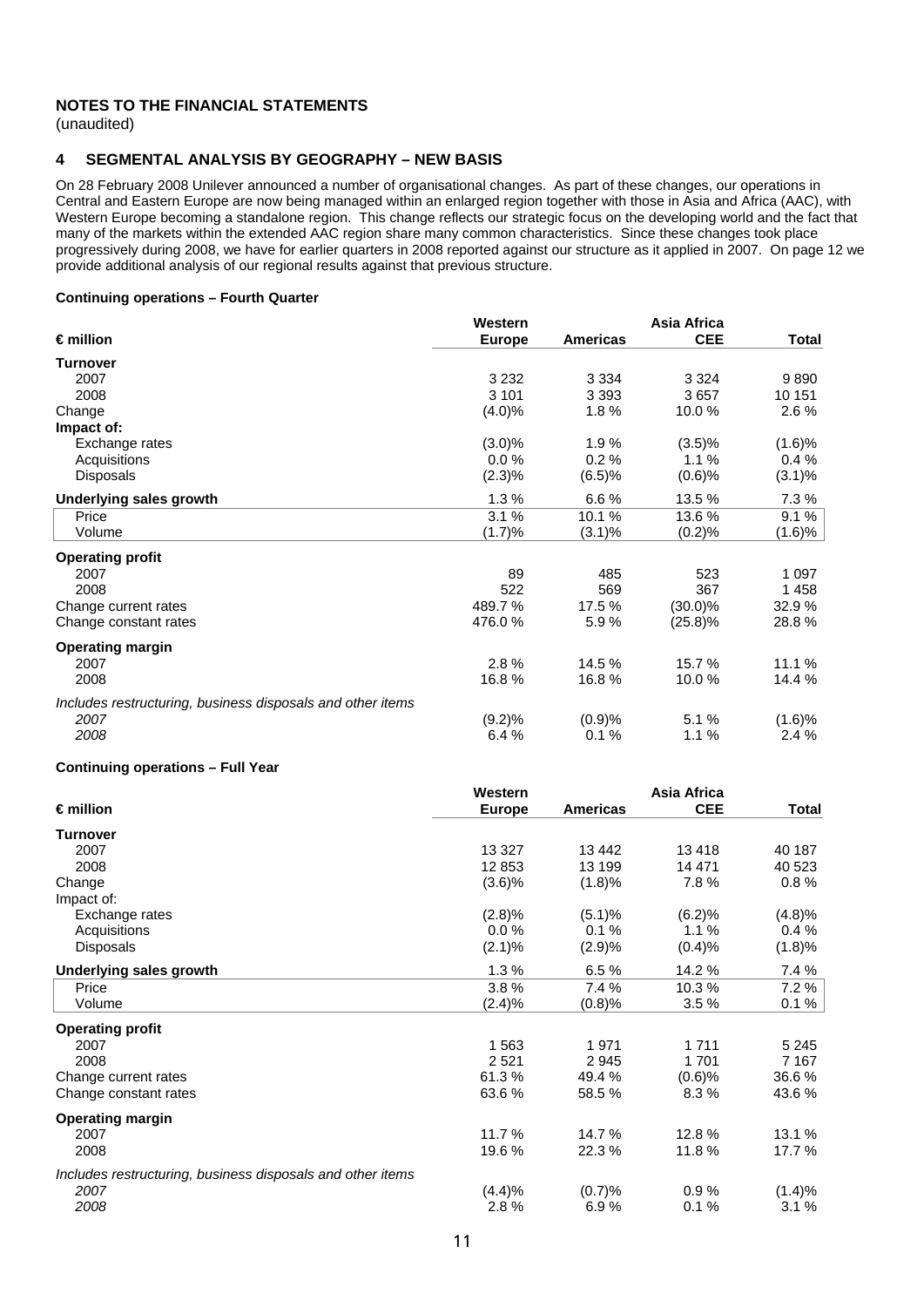# **NOTES TO THE FINANCIAL STATEMENTS**  (unaudited)

**4 SEGMENTAL ANALYSIS BY GEOGRAPHY – OLD BASIS** 

# **Continuing operations – Fourth Quarter**

| €million                                                   | <b>Europe</b> | <b>Americas</b> | Asia Africa | <b>Total</b> |
|------------------------------------------------------------|---------------|-----------------|-------------|--------------|
| <b>Turnover</b>                                            |               |                 |             |              |
| 2007                                                       | 3740          | 3 3 3 4         | 2816        | 9890         |
| 2008                                                       | 3658          | 3 3 9 3         | 3 100       | 10 151       |
| Change                                                     | (2.2)%        | 1.8%            | 10.1%       | 2.6%         |
| Impact of:                                                 |               |                 |             |              |
| Exchange rates                                             | (2.6)%        | 1.9%            | (4.1)%      | (1.6)%       |
| Acquisitions                                               | 0.8%          | 0.2%            | 0.2%        | 0.4%         |
| <b>Disposals</b>                                           | (2.1)%        | (6.5)%          | (0.5)%      | $(3.1)\%$    |
| <b>Underlying sales growth</b>                             | 1.7%          | 6.6%            | 15.1 %      | 7.3%         |
| Price                                                      | 3.8%          | 10.1%           | 14.5 %      | 9.1%         |
| Volume                                                     | (2.0)%        | $(3.1)\%$       | 0.5%        | $(1.6)\%$    |
| <b>Operating profit</b>                                    |               |                 |             |              |
| 2007                                                       | 107           | 485             | 505         | 1 0 9 7      |
| 2008                                                       | 537           | 569             | 352         | 1458         |
| Change current rates                                       | 403.2%        | 17.5 %          | $(30.5)\%$  | 32.9%        |
| Change constant rates                                      | 395.1 %       | 5.9%            | $(26.0)\%$  | 28.8%        |
|                                                            |               |                 |             |              |
| <b>Operating margin</b><br>2007                            | 2.9%          | 14.5 %          | 17.9%       | 11.1 %       |
| 2008                                                       | 14.7%         | 16.8%           | 11.4 %      | 14.4 %       |
|                                                            |               |                 |             |              |
| Includes restructuring, business disposals and other items |               |                 |             |              |
| 2007                                                       | (8.1)%        | (0.9)%          | 6.3%        | (1.6)%       |
| 2008                                                       | 5.4 %         | 0.1%            | 1.5%        | 2.4 %        |
| <b>Continuing operations - Full Year</b>                   |               |                 |             |              |
| $\epsilon$ million                                         | <b>Europe</b> | <b>Americas</b> | Asia Africa | <b>Total</b> |
| <b>Turnover</b>                                            |               |                 |             |              |
| 2007                                                       | 15 205        | 13 4 42         | 11 540      | 40 187       |
| 2008                                                       | 15 056        | 13 199          | 12 2 68     | 40 523       |
| Change                                                     | (1.0)%        | (1.8)%          | 6.3%        | 0.8%         |
| Impact of:                                                 |               |                 |             |              |
| Exchange rates                                             | (2.1)%        | (5.1)%          | (7.5)%      | (4.8)%       |
| Acquisitions                                               | 0.9%          | 0.1%            | $0.2 \%$    | 0.4%         |
| <b>Disposals</b>                                           | (2.0)%        | (2.9)%          | (0.3)%      | (1.8)%       |
| <b>Underlying sales growth</b>                             | 2.2%          | 6.5%            | 15.1 %      | 7.4 %        |
| Price                                                      | 4.2 %         | 7.4 %           | 10.9%       | 7.2 %        |
| Volume                                                     | (1.8)%        | (0.8)%          | 3.8%        | $0.1 \%$     |
| <b>Operating profit</b>                                    |               |                 |             |              |
| 2007                                                       | 1 678         | 1971            | 1596        | 5 2 4 5      |
| 2008                                                       | 2619          | 2 9 4 5         | 1 603       | 7 1 6 7      |
| Change current rates                                       | 56.1%         | 49.4 %          | 0.4%        | 36.6%        |
| Change constant rates                                      | 57.8%         | 58.5%           | 10.3%       | 43.6%        |
| <b>Operating margin</b>                                    |               |                 |             |              |
| 2007                                                       | 11.0%         | 14.7 %          | 13.8%       | 13.1 %       |
| 2008                                                       | 17.4 %        | 22.3%           | 13.1 %      | 17.7 %       |
| Includes restructuring, business disposals and other items |               |                 |             |              |
| 2007                                                       | (4.0)%        | (0.7)%          | 1.1%        | (1.4)%       |
| 2008                                                       | 2.3%          | 6.9%            | 0.2%        | 3.1%         |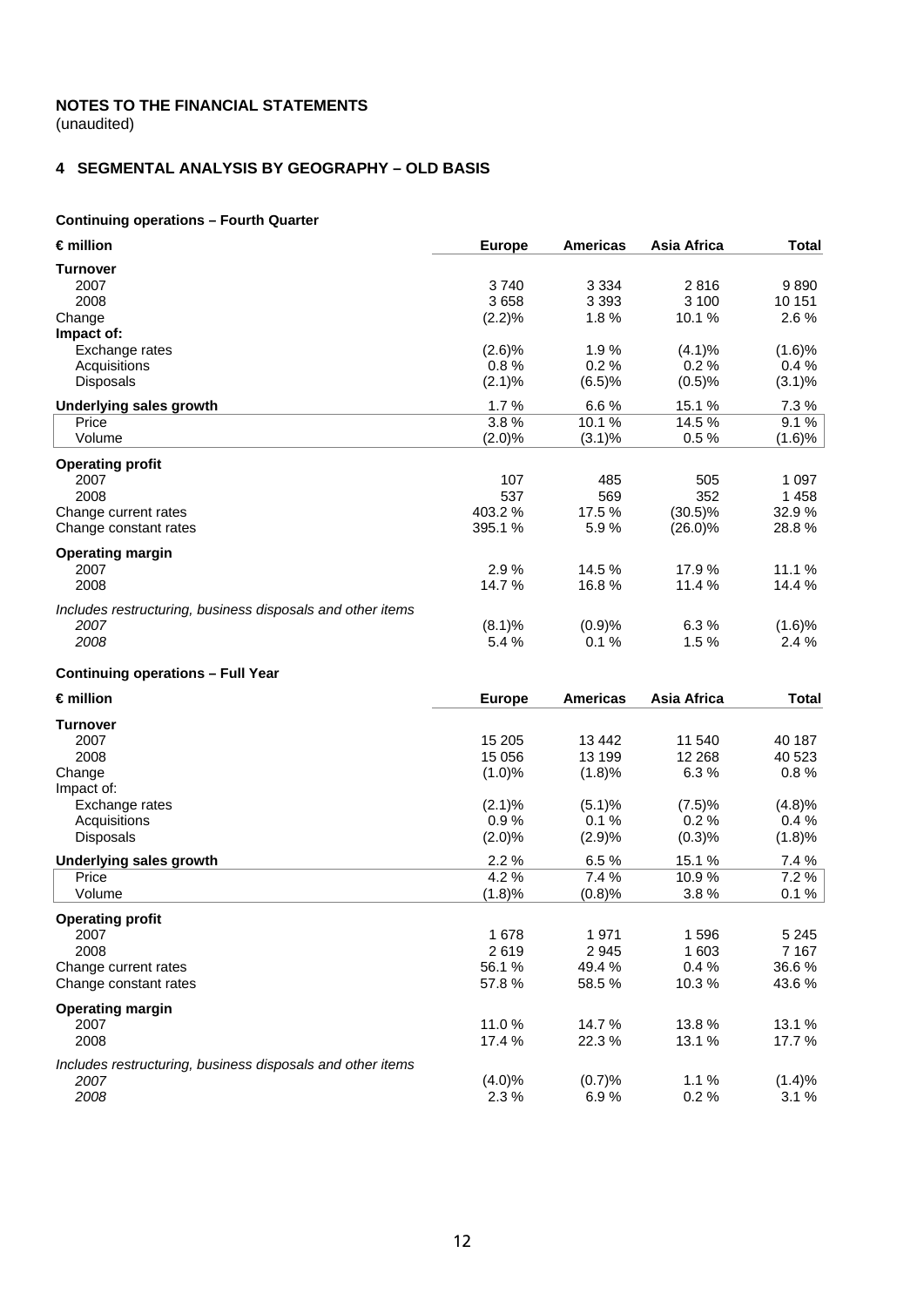(unaudited)

# **5 SEGMENTAL ANALYSIS BY PRODUCT AREA**

# **Continuing operations – Fourth Quarter**

|                         | <b>Savoury</b> | Ice cream |          | Home care   |           |
|-------------------------|----------------|-----------|----------|-------------|-----------|
|                         | dressings      | and       | Personal | and         |           |
| $\epsilon$ million      | and spreads    | beverages | care     | other       | Total     |
| Turnover                |                |           |          |             |           |
| 2007                    | 3772           | 1449      | 2831     | 1838        | 9890      |
| 2008                    | 3860           | 1529      | 2994     | 1768        | 10 151    |
| Change                  | 2.3%           | 5.5 %     | 5.7%     | (3.7)%      | $2.6\%$   |
| Impact of:              |                |           |          |             |           |
| Exchange rates          | (1.2)%         | $(1.0)\%$ | (1.0)%   | $(4.1)\%$   | (1.6)%    |
| Acquisitions            | 0.4%           | $1.6\%$   | 0.0%     | 0.1%        | 0.4%      |
| <b>Disposals</b>        | (2.8)%         | (1.3)%    | 0.2%     | $(10.5)\%$  | $(3.1)\%$ |
| Underlying sales growth | 6.1%           | 6.2%      | 6.6%     | 11.9%       | 7.3 %     |
| <b>Operating profit</b> |                |           |          |             |           |
| 2007                    | 587            | (49)      | 404      | 155         | 1 0 9 7   |
| 2008                    | 1 0 4 9        | (34)      | 434      | 9           | 1458      |
| Change current rates    | 78.7 %         | 29.4 %    | 7.7 %    | $(93.8)\%$  | 32.9 %    |
| Change constant rates   | 76.1 %         | 7.4 %     | 8.7%     | $(107.7)\%$ | 28.8%     |
| <b>Operating margin</b> |                |           |          |             |           |
| 2007                    | 15.6 %         | (3.3)%    | 14.3 %   | 8.4%        | 11.1%     |
| 2008                    | 27.2 %         | (2.2)%    | 14.5 %   | 0.5%        | 14.4 %    |

# **Continuing operations – Full Year**

|                         | <b>Savoury</b> | Ice cream |          | Home care |         |
|-------------------------|----------------|-----------|----------|-----------|---------|
| $\epsilon$ million      | dressings      | and       | Personal | and       |         |
|                         | and spreads    | beverages | care     | other     | Total   |
| <b>Turnover</b>         |                |           |          |           |         |
| 2007                    | 13 988         | 7600      | 11 302   | 7 2 9 7   | 40 187  |
| 2008                    | 14 232         | 7694      | 11 383   | 7 214     | 40 523  |
| Change                  | 1.7%           | 1.2%      | 0.7%     | (1.1)%    | 0.8%    |
| Impact of:              |                |           |          |           |         |
| Exchange rates          | (3.6)%         | (4.6)%    | (5.5)%   | (6.0)%    | (4.8)%  |
| Acquisitions            | 0.2%           | $1.7\%$   | $0.0\%$  | $0.0\%$   | 0.4%    |
| <b>Disposals</b>        | (2.1)%         | (1.5)%    | 0.0%     | (4.2)%    | (1.8)%  |
| Underlying sales growth | 7.6%           | 5.9%      | 6.6%     | 9.8%      | 7.4 %   |
| <b>Operating profit</b> |                |           |          |           |         |
| 2007                    | 2 0 5 9        | 809       | 1786     | 591       | 5 2 4 5 |
| 2008                    | 3 2 1 6        | 915       | 1824     | 1 2 1 2   | 7 1 6 7 |
| Change current rates    | 56.2%          | 13.0%     | 2.1%     | 105.2 %   | 36.6%   |
| Change constant rates   | 61.2%          | 17.3 %    | 9.1%     | 122.7 %   | 43.6 %  |
| <b>Operating margin</b> |                |           |          |           |         |
| 2007                    | 14.7 %         | 10.6%     | 15.8%    | 8.1%      | 13.1 %  |
| 2008                    | 22.6%          | 11.9%     | 16.0%    | 16.8%     | 17.7 %  |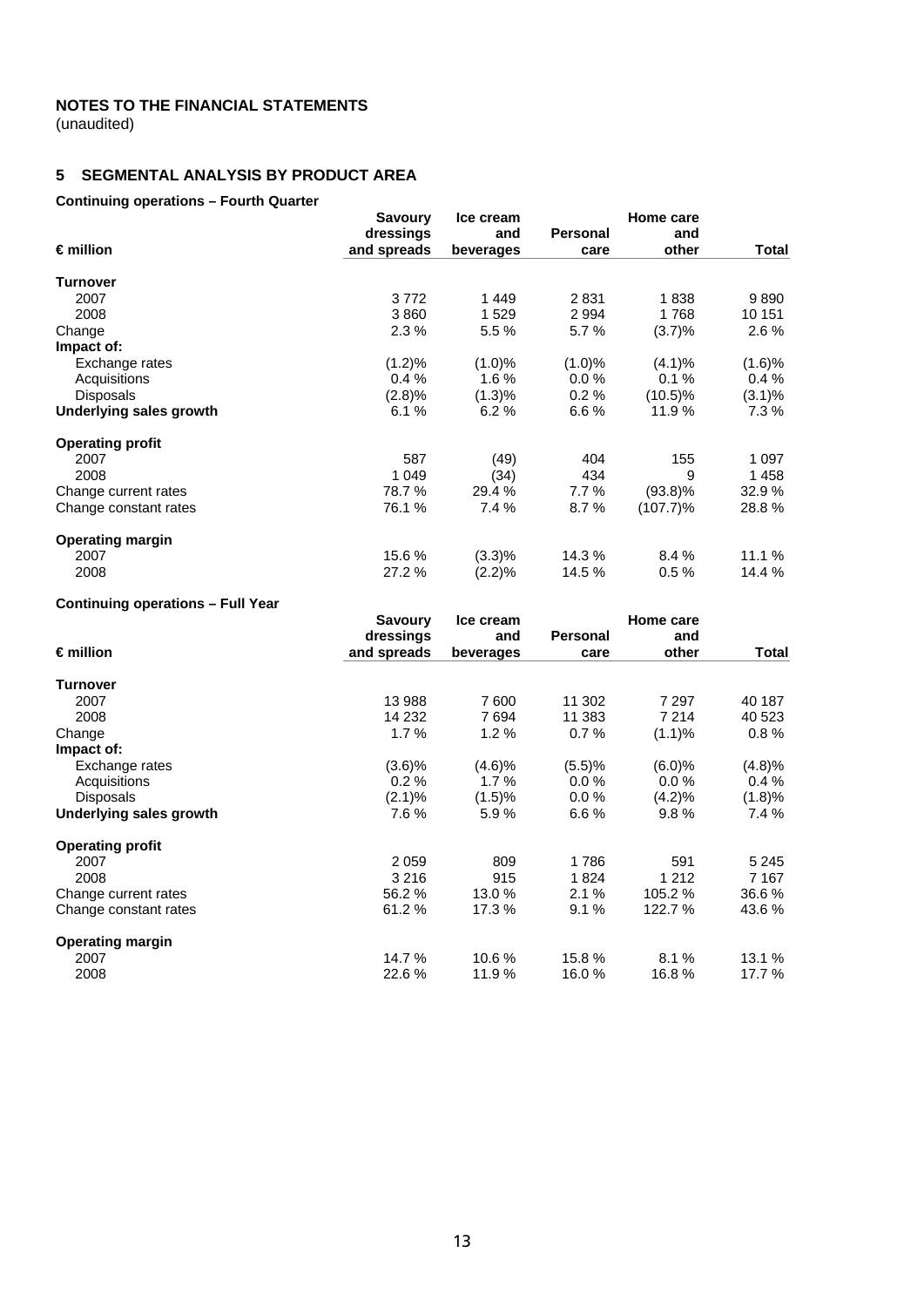(unaudited)

# **6 TAXATION**

The tax rate for the year was 26.4% compared with 22.4% for 2007. The tax rate is calculated by dividing the tax charge by pre-tax profit excluding the contribution of joint ventures and associates.

# **7 RECONCILIATION OF NET PROFIT TO CASH FLOW FROM OPERATING ACTIVITIES**

| $€$ million                                                            | <b>Full Year</b> |         |
|------------------------------------------------------------------------|------------------|---------|
|                                                                        | 2008             | 2007    |
| Net profit                                                             | 5 2 8 5          | 4 136   |
| Taxation                                                               | 1844             | 1 1 3 7 |
| Share of net profit of joint ventures/associates and other income from |                  |         |
| non-current investments                                                | (219)            | (191)   |
| Net finance costs                                                      | 257              | 252     |
| Operating profit (continuing and discontinued operations)              | 7 167            | 5 3 3 4 |
| Depreciation, amortisation and impairment                              | 1 003            | 943     |
| Changes in working capital                                             | (161)            | 27      |
| Pensions and similar provisions less payments                          | (502)            | (910)   |
| Restructuring and other provisions less payments                       | (62)             | 145     |
| Elimination of (profits)/losses on disposals                           | (2 259)          | (459)   |
| Non-cash charge for share-based compensation                           | 125              | 118     |
| Other adjustments                                                      | 15               | (10)    |
| Cash flow from operating activities                                    | 5 3 2 6          | 5 1 8 8 |

# **8 NET DEBT**

| $\epsilon$ million                                   | As at<br>31 December 31 December<br>2008 | As at<br>2007 |
|------------------------------------------------------|------------------------------------------|---------------|
|                                                      |                                          |               |
| Total financial liabilities                          | (11 205)                                 | (9 649)       |
| Financial liabilities due within one year            | (4 842)                                  | (4 166)       |
| Financial liabilities due after one year             | (6363)                                   | (5 483)       |
| Cash and cash equivalents as per balance sheet       | 2561                                     | 1 0 9 8       |
| Cash and cash equivalents as per cash flow statement | 2 3 6 0                                  | 901           |
| Add bank overdrafts deducted therein                 | 201                                      | 197           |
| <b>Financial assets</b>                              | 632                                      | 216           |
| Net debt                                             | (8012)                                   | (8335)        |

On 21 February 2008 we issued Swiss franc notes to the value of CHF 600 million (€360 million) in two tranches: CHF 250 million with an interest rate of 3.125% and maturing in January 2012, and CHF 350 million at 3.5% maturing in March 2015. On 21 May 2008 we issued €750 million fixed rate notes with a coupon rate of 4.875%, repayable in 2013.

During the third quarter we made partial repayments of the US \$ Floating Rate extendible Notes due in 2009 amounting to US \$215 million (on 11 August 2008) and US \$105 million (on 11 September 2008). On 12 September 2008 we repaid South African 10.2% bonds of ZAR1 billion.

On 11 November 2008 we issued Swiss franc notes to the value of CHF 400 million with an interest rate of 3.625% and maturing in December 2011.

On 11 December 2008 we made a further partial repayment of the US \$ floating rate extendible notes due in 2009 amounting to US \$20 million.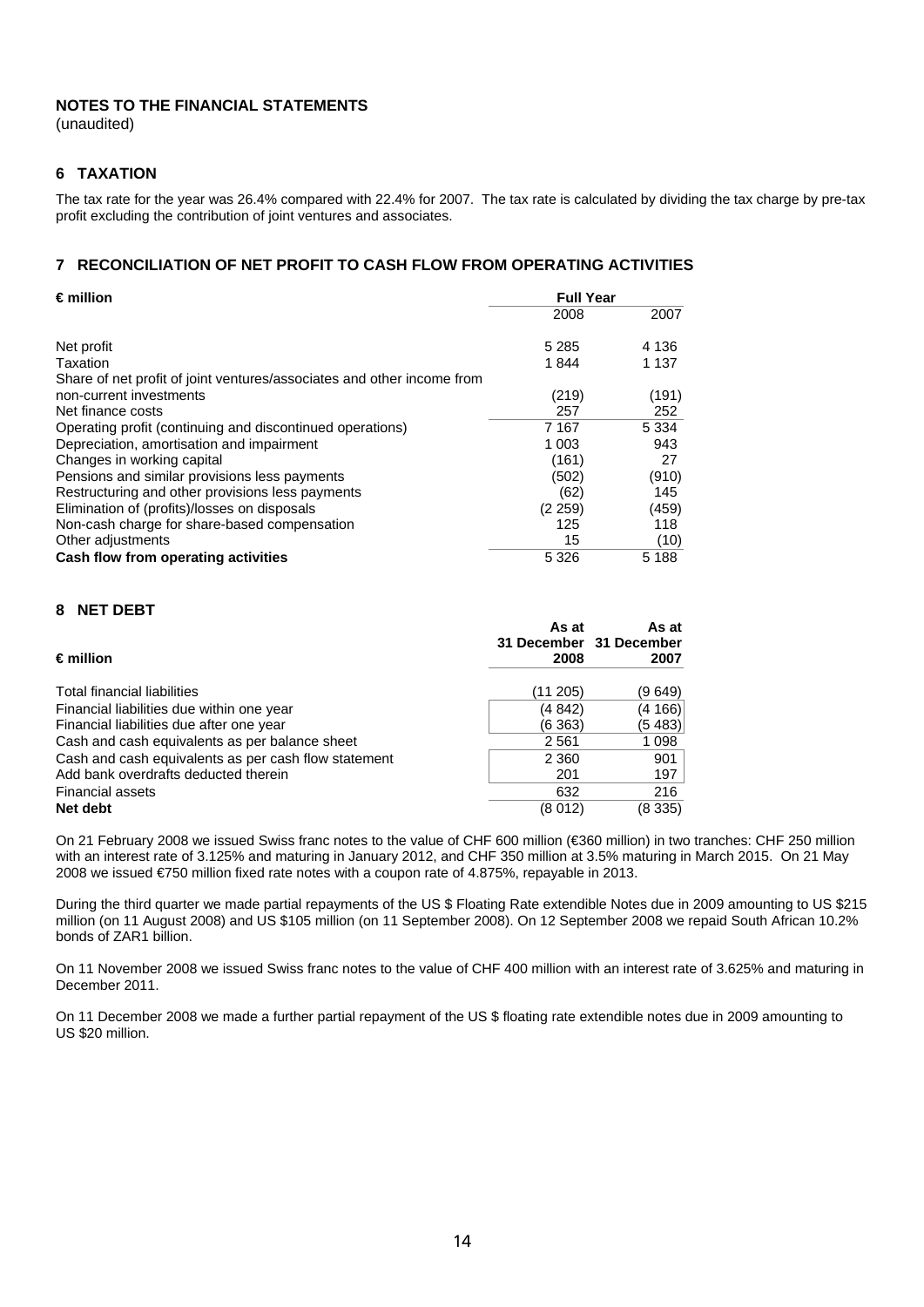#### **NOTES TO THE FINANCIAL STATEMENTS**  (unaudited)

#### **9 MOVEMENTS IN EQUITY**

| $\epsilon$ million                                 | <b>Full Year</b> |         |  |
|----------------------------------------------------|------------------|---------|--|
|                                                    | 2008             | 2007    |  |
| Equity at 1 January                                | 12819            | 11 672  |  |
| Total recognised income and expense for the period | 1 140            | 4 3 5 1 |  |
| <b>Dividends</b>                                   | (2052)           | (2070)  |  |
| Movement in treasury stock                         | (1417)           | (1054)  |  |
| Share-based payment credit                         | 125              | 140     |  |
| Dividends paid to minority shareholders            | (208)            | (251)   |  |
| Currency retranslation gains/(losses) net of tax   | (38)             | (18)    |  |
| Other movements in equity                          | 3                | 49      |  |
| Equity at the end of the period                    | 10 372           | 12819   |  |

During the year we purchased shares to the value of €1.5 billion under the share buy-back programme.

# **10 COMBINED EARNINGS PER SHARE**

The combined earnings per share calculations are based on the average number of share units representing the combined ordinary shares of NV and PLC in issue during the period, less the average number of shares held as treasury stock.

 In calculating diluted earnings per share, a number of adjustments are made to the number of shares, principally the following: (i) conversion into PLC ordinary shares in the year 2038 of shares in a group company under the arrangements for the variation of the Leverhulme Trust and (ii) the exercise of share options by employees.

Earnings per share for total operations for the full year were calculated as follows:

|                                                 | 2008               | 2007   |
|-------------------------------------------------|--------------------|--------|
| <b>Combined EPS - Basic</b>                     | Millions of units  |        |
| Average number of combined share units          | 2 809.6            | 2874.6 |
|                                                 | $\epsilon$ million |        |
| Net profit attributable to shareholders' equity | 5027               | 3888   |
| Combined EPS (Euros)                            | 1.79               | 1.35   |
| <b>Combined EPS - Diluted</b>                   | Millions of units  |        |
| Adjusted average number of combined share units | 2 9 0 5.9          | 2976.1 |
| Combined EPS - diluted (Euros)                  | 1.73               | 1.31   |
| Impact of RDIs on Earnings Per Share            |                    |        |

|                                                          | $\epsilon$ million |        |  |
|----------------------------------------------------------|--------------------|--------|--|
| Total impact of RDIs on reported net profit (see note 3) | 1 018              | (186)  |  |
| Impact of RDIs on basic earnings per share (Euros)       | 0.36               | (0.07) |  |

The numbers of shares included in the calculation of earnings per share is an average for the period. During the period the following movements in shares have taken place:

|                                                              | Millions |
|--------------------------------------------------------------|----------|
| Number of shares at 31 December 2007 (net of treasury stock) | 2853.1   |
| Net movements in shares under incentive schemes              | 114      |
| Share buv-back                                               | (75.4)   |
| Number of shares at 31 December 2008                         | 2.789.1  |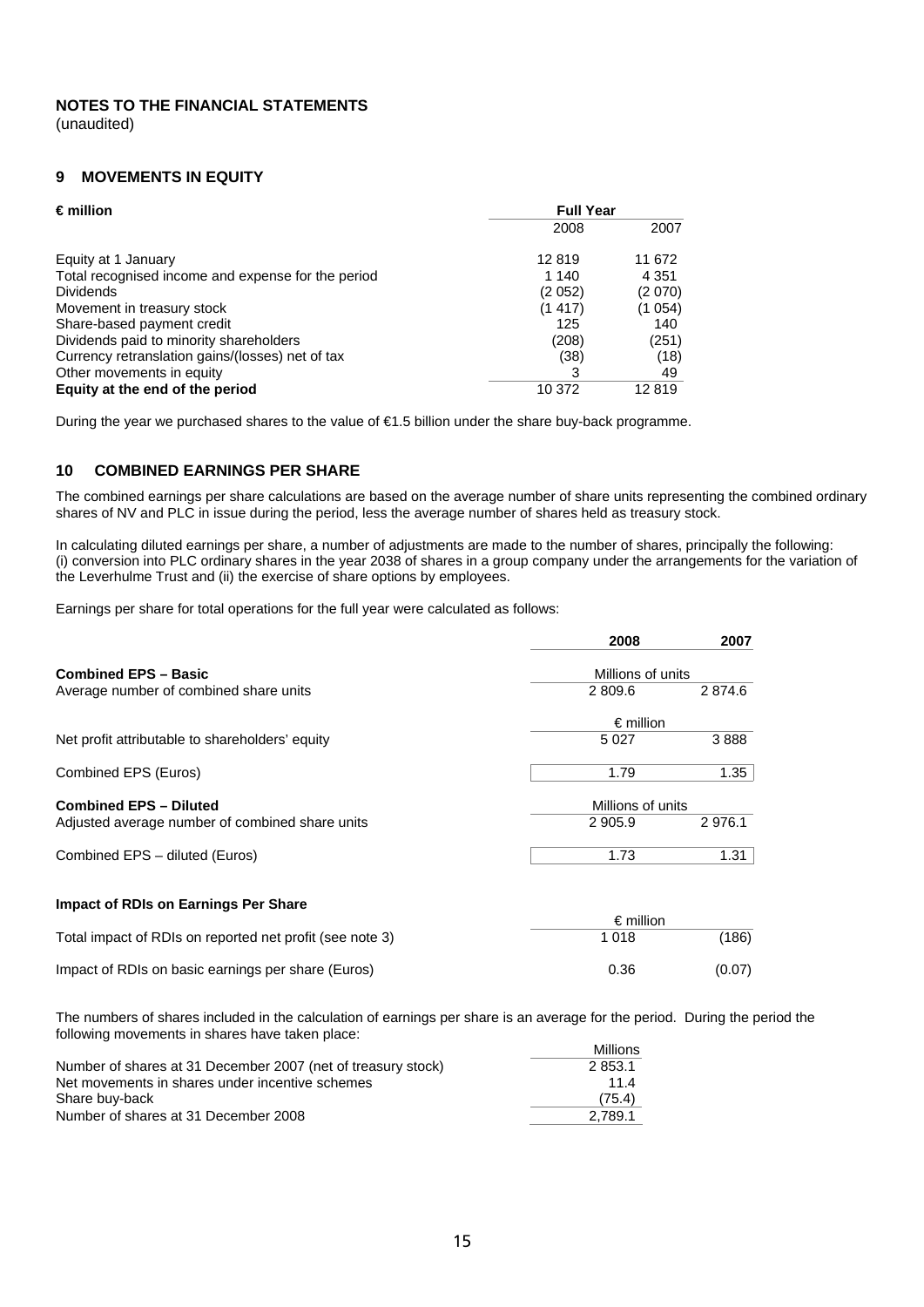(unaudited)

#### **11 DIVIDENDS**

The Boards have resolved to recommend to the Annual General Meetings for PLC and NV, to be held on 13 May 2009 and 14 May 2009 respectively, the declaration of final dividends in respect of 2008 on the Ordinary capitals at the following rates which are equivalent in value at the rate of exchange applied in terms of the Equalisation Agreement between the two companies:

#### **Unilever N.V.**

€0.51 per ordinary share\* (2007: €0.50). Together with the interim dividend of €0.26 already paid, this brings the total of NV's interim and final dividends for 2008 to €0.77 per ordinary share (2007: €0.75).

\* Unilever N.V. ordinary shares and Unilever N.V. depositary receipts for ordinary shares.

#### **Unilever PLC**

40.19p per ordinary share (2007: 34.11p). Together with the interim dividend of 20.55p already paid, this brings the total of PLC's interim and final dividends for 2008 to 60.74p per ordinary share (2007: 51.11p).

The NV final dividend will be paid on 18 June 2009, to shareholders registered at close of business on 20 May 2009 and will go exdividend on 18 May 2009.

The PLC final dividend will be paid on 18 June 2009, to shareholders registered at close of business on 22 May 2009 and will go ex-dividend on 20 May 2009.

#### **Dividend on New York shares of NV**

The New York shares of NV will go ex-dividend on 18 May 2009; US dollar checks for the final dividend on the New York shares of €0.16 nominal amount after deduction of Netherlands withholding tax at the appropriate rate, converted at the euro/dollar European Central Bank rate of exchange on 14 May 2009 will be mailed on 17 June 2009, to holders of record at the close of business on 20 May 2009. If converted at the euro/dollar rate of exchange on 4 February 2009, the NV final dividend would be US \$0.6537 per New York share (2007 final dividend: US \$0.7737 actual payment) before deduction of Netherlands withholding tax. With the interim dividend in respect of 2008 of US \$0.3320 at the actual euro/dollar conversion rate, already paid, this would result in a total for regular interim and final dividends in respect of 2008 of US \$0.9857 per New York Share (2007: US \$1.1349 actual payment).

#### **Dividend on American Depositary Receipts of PLC**

The American Depositary Receipts will go ex-dividend on 20 May 2009; US Dollar checks for the final dividend on the American Depositary Receipts in PLC converted at the sterling/dollar rate of exchange current in London on 13 May 2009 will be mailed on 17 June 2009, to holders of record at the close of business on 22 May 2009. If converted at the sterling/dollar rate of exchange on 4 February 2009, the PLC final dividend would be US \$0.5780 per American Depositary Receipt in PLC (2007 final dividend: US \$0.6615 actual payment). With the interim dividend in respect of 2008 of US \$0.3301 at the actual sterling/dollar conversion rate, already paid, this would result in a total for regular interim and final dividends in respect of 2008 of US \$0.9081 per American Depositary Receipt in PLC (2007: US \$1.0140 actual payment).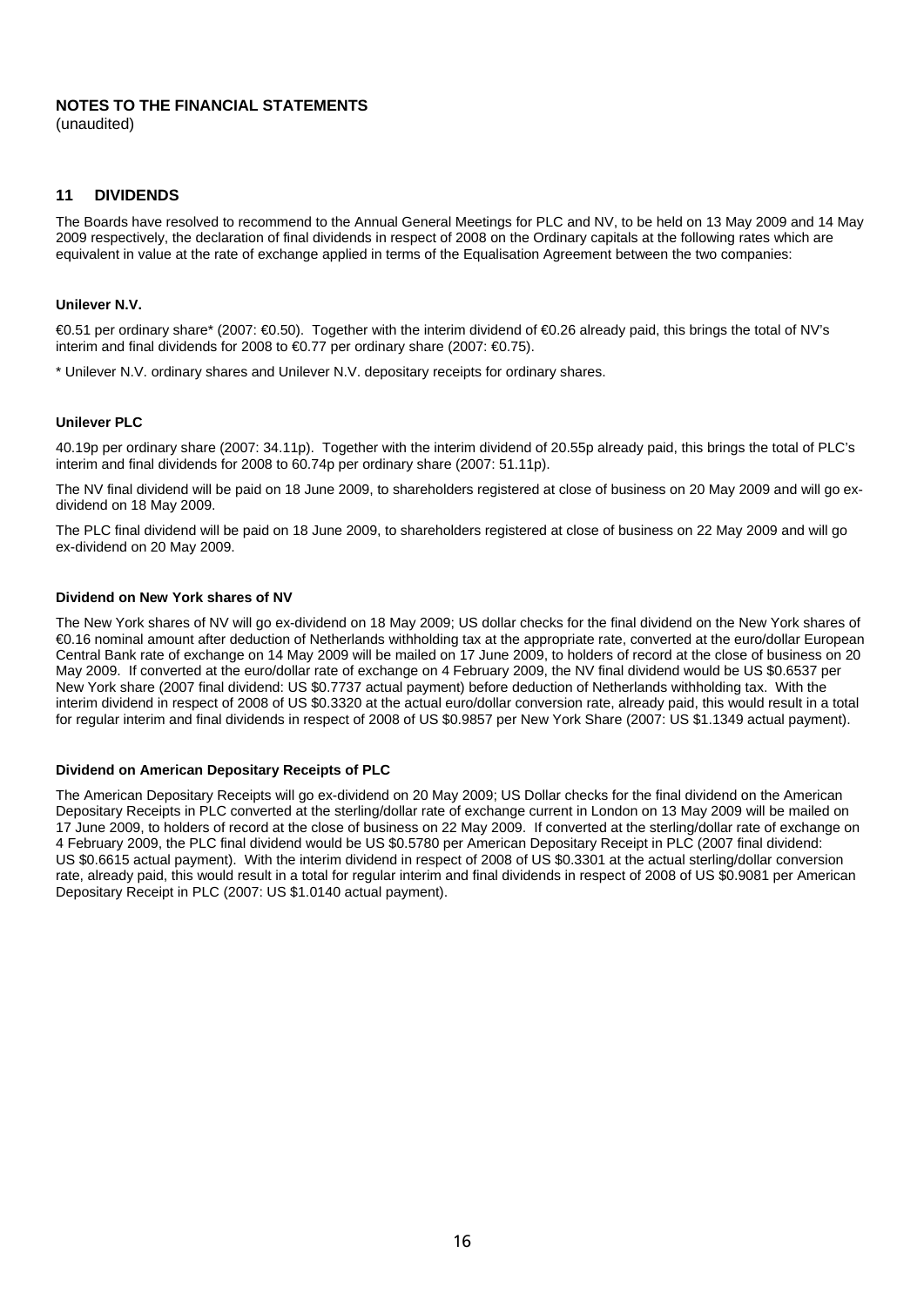(unaudited)

#### **12 DIVIDEND POLICY FOR 2010**

Unilever's policy is to seek to pay an attractive, sustainable and growing dividend to shareholders. We propose to change to a simpler and more transparent dividend practice for the Unilever group. These changes will result in more frequent dividend payments to shareholders, and better align the payments with the cash flow generation of the business.

The proposed changes will simplify the dividend mechanics:

- There will be one dividend calendar for all listings in Amsterdam, London and New York, with four quarterly dividend payments to shareholders per calendar year.
- Each quarterly dividend will be announced with the quarterly results, with payment dates in March, June, September and December respectively.
- All dividends will be determined in Euros, which is our reporting currency.
- The Euro dividend amount will be converted into equivalent Sterling and US Dollar amounts using the spot rates of exchange two days before the announcement date.

The planned dividend calendar for 2009 and 2010 will be as follows:

|                                  | <b>Announcement Date</b> | <b>Ex-Dividend Date</b> | <b>Record Date</b> | <b>Payment Date</b> |
|----------------------------------|--------------------------|-------------------------|--------------------|---------------------|
| Calendar Year 2009               |                          |                         |                    |                     |
| Final dividend - for 2008        |                          |                         |                    |                     |
| - NV shares listed in Amsterdam  | 5-Feb-09                 | 18-May-09               | 20-May-09          | 18-Jun-09           |
| - PLC shares listed in London    | 5-Feb-09                 | 20-May-09               | 22-May-09          | 18-Jun-09           |
| - NV shares listed in New York   | 5-Feb-09                 | 18-May-09               | 20-May-09          | 18-Jun-09           |
| - PLC ADR's listed in New York   | 5-Feb-09                 | 20-May-09               | 22-May-09          | 18-Jun-09           |
| Interim dividend - for 2009      | 5-Nov-09                 | 18-Nov-09               | 20-Nov-09          | 16-Dec-09           |
| Calendar Year 2010               |                          |                         |                    |                     |
| Quarterly dividend - for Q4 2009 | 4-Feb-10                 | 10-Feb-10               | 12-Feb-10          | 17-Mar-10           |
| Quarterly dividend - for Q1 2010 | $6$ -May-10              | 12-May-10               | 14-May-10          | 16-Jun-10           |
| Quarterly dividend - for Q2 2010 | 5-Aug-10                 | 11-Aug-10               | 13-Aug-10          | 15-Sep-10           |
| Quarterly dividend - for Q3 2010 | 4-Nov-10                 | 10-Nov-10               | 12-Nov-10          | 15-Dec-10           |

The required changes to the Equalisation Agreement and the NV Articles of Association will be tabled at the Annual General Meetings in May 2009.

If approved the new exchange rate convention will become effective immediately after the AGM's. Accordingly the 2009 interim dividend will be determined in Euros and subsequently converted into equivalent Sterling and US Dollars amounts using spot rates of exchange on 3<sup>rd</sup> November 2009. It is our intention to set the 2009 interim dividend to at least 35% of the 2008 total Euro dividend.

The new quarterly dividend calendar will become effective from 1 January 2010.

Notes:

- (i) Currently Unilever pays an interim dividend in December, equal to 35% of the prior year total dividend, and a final dividend in June of the following year. The interim dividend is set in the stronger of the two currencies (Euros or Sterling) and converted into the other currency based on the average rate for the third quarter. The final dividend is translated between Euros and Sterling using an annual average rate. The US Dollar equivalents are set based on the spot rate on the day before announcement for the interim dividend and on the day of the AGM for the final dividend.
- (ii) The total amount of Euro dividend available for payment to shareholders in 2009 and 2010 will not be affected by these changes in dividend mechanics, although the payment pattern and exchange rate convention will be different. From 2010 onwards, this will create a simpler and more transparent dividend practice for the Unilever group.
- (iii) We intend to use the daily exchange rates issued by the European Central Bank as the basis for the conversion of Euro dividend into equivalent Sterling and US Dollar dividend amounts. These equivalent Sterling and US Dollar dividend amounts may vary each quarter depending on the foreign exchange rate fluctuations.
- (iv) These changes do not apply to the NV cumulative preference shares.